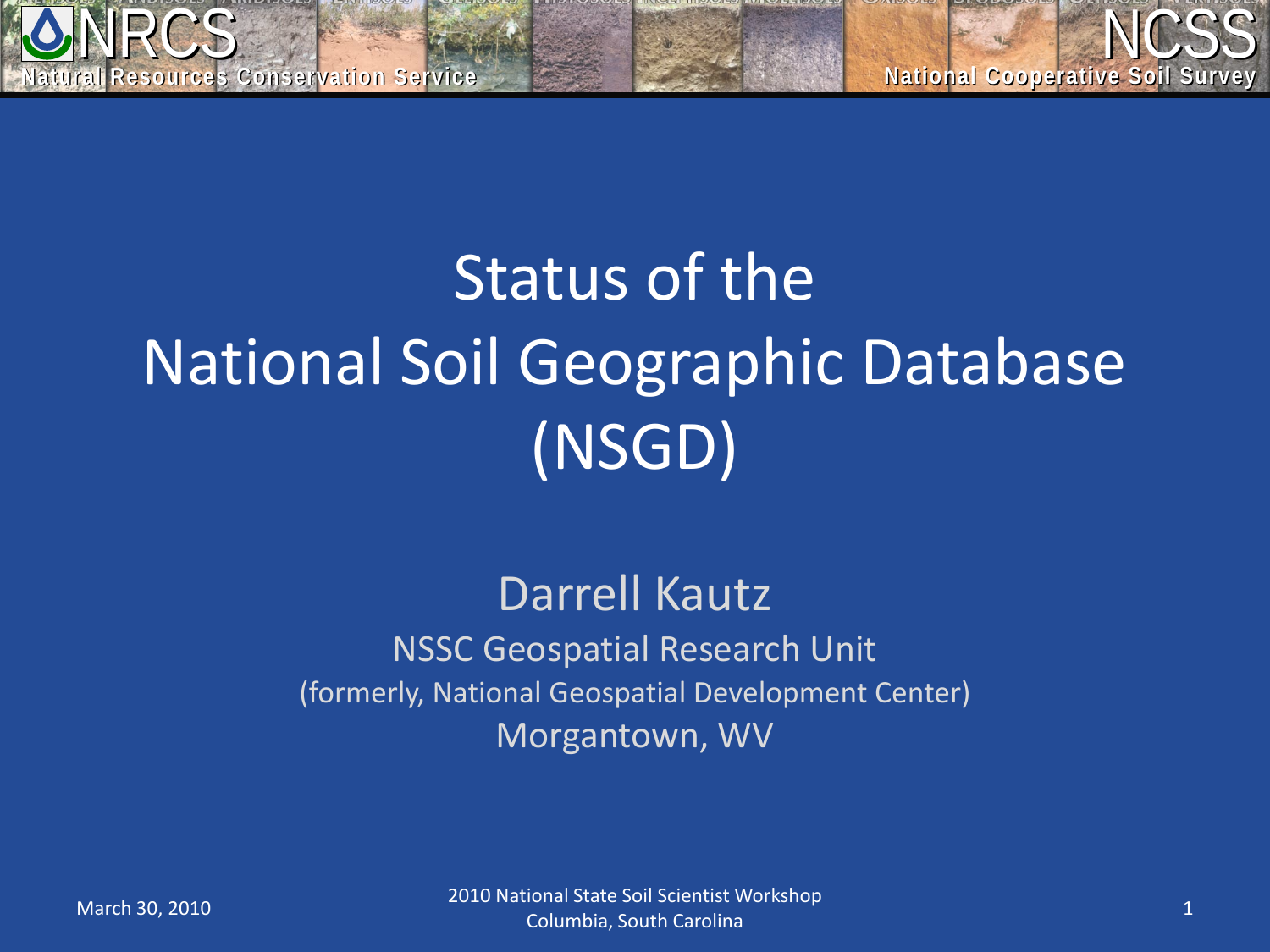

# National So**NAG6 Spatitist Database**

- Transactional subsystem
- National database

**Natural Resources Conservation Service Natural Resources Conservation Service**

- Logically integrated with NASIS
	- Shared concepts
	- Logical relationships and linkages
- Quasi physically integrated with NASIS – 'Access' to NASIS data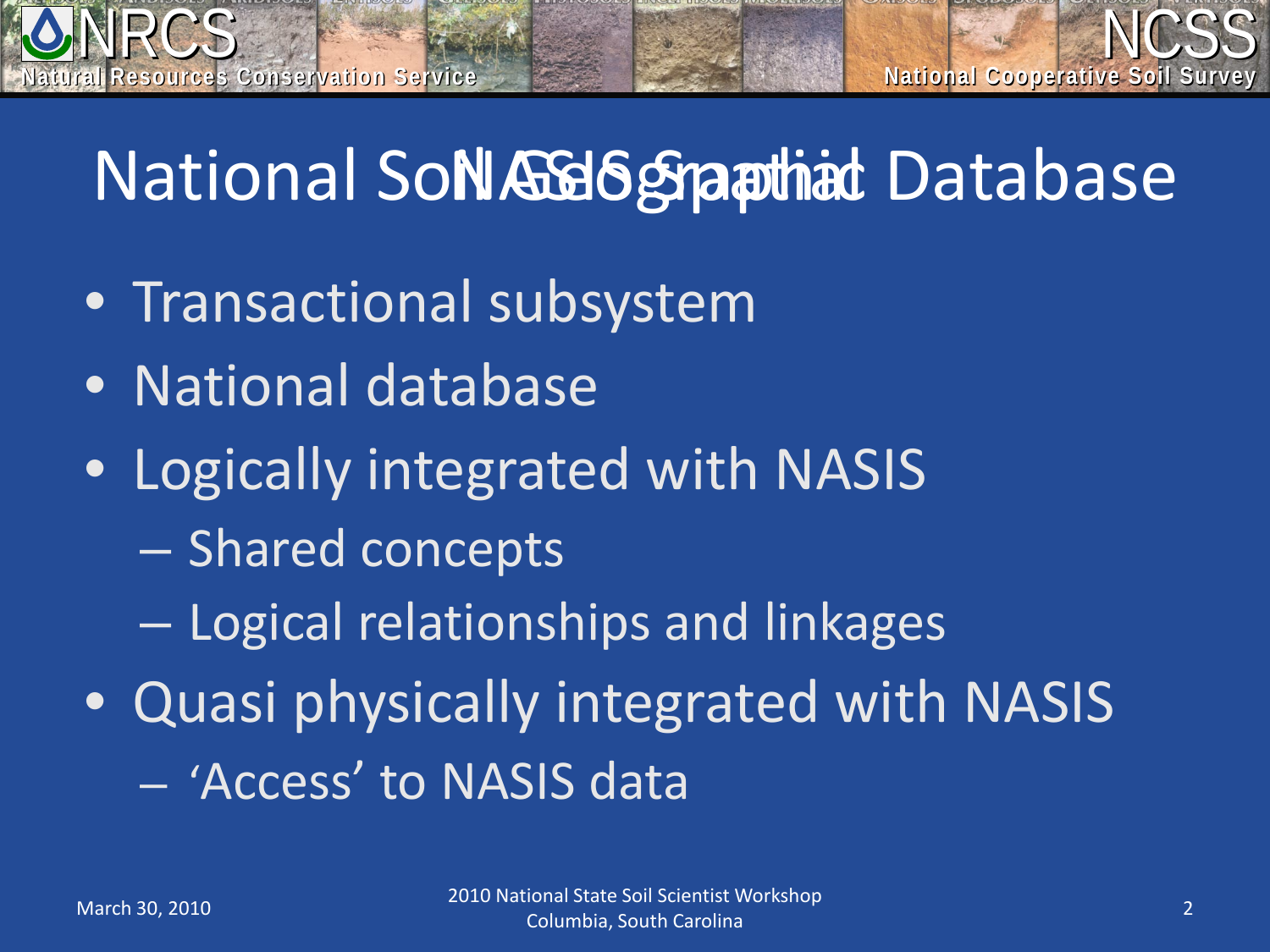

## Analysis Team

| <b>Cleveland Watts</b> | MO Leader/SSS, MO5/Kansas                                 |
|------------------------|-----------------------------------------------------------|
| <b>Darrell Kautz</b>   | Nat. Resource Specialist/Business Analyst, NSSC GRU       |
| Jennifer Sweet         | Soil Scientist, Soil Geodatabases Team, NCGC              |
| Jim Fortner            | Soil Scientist, NSSC                                      |
| <b>Jon Gerken</b>      | Soil Scientist/Assistant Program Manager, NHQ             |
| Jon Wiedenfeld         | Soil Scientist/SSO Leader, Texas                          |
| <b>Mike Hansen</b>     | <b>Assistant SSS, Montana/National SSURGO Coordinator</b> |
| <b>Sharon Waltman</b>  | Soil Scientist/Spatial Data Specialist, NSSC GRU          |
| <b>Whityn Owen</b>     | Cartographer, MO1/Oregon                                  |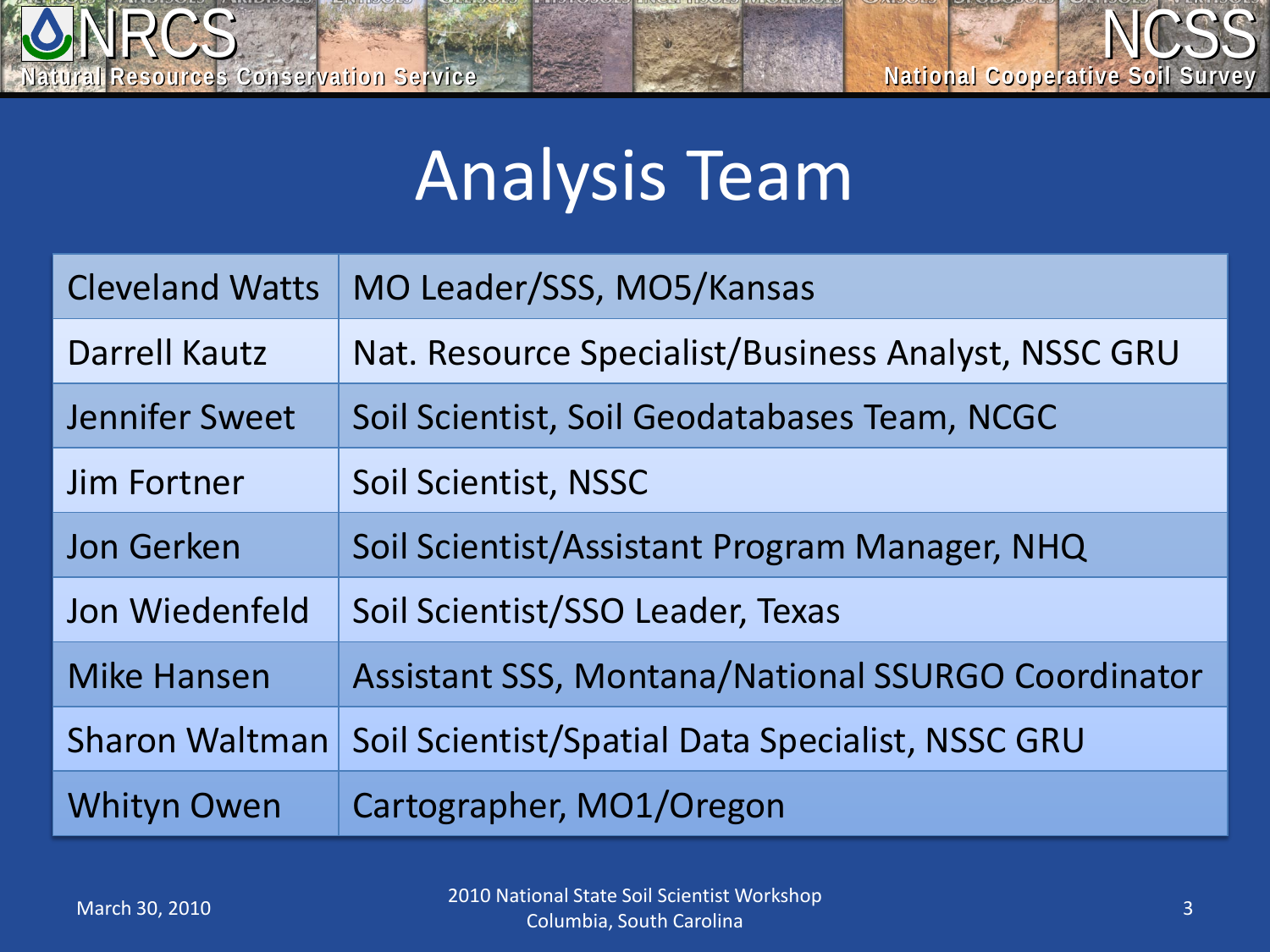

## **Objectives**

- Document detailed requirements
	- What we want the system to do
	- Minimum capabilities for initial release
	- Future capabilities for future releases
- 'Bridge' to ITC
	- System analysis
	- Design and development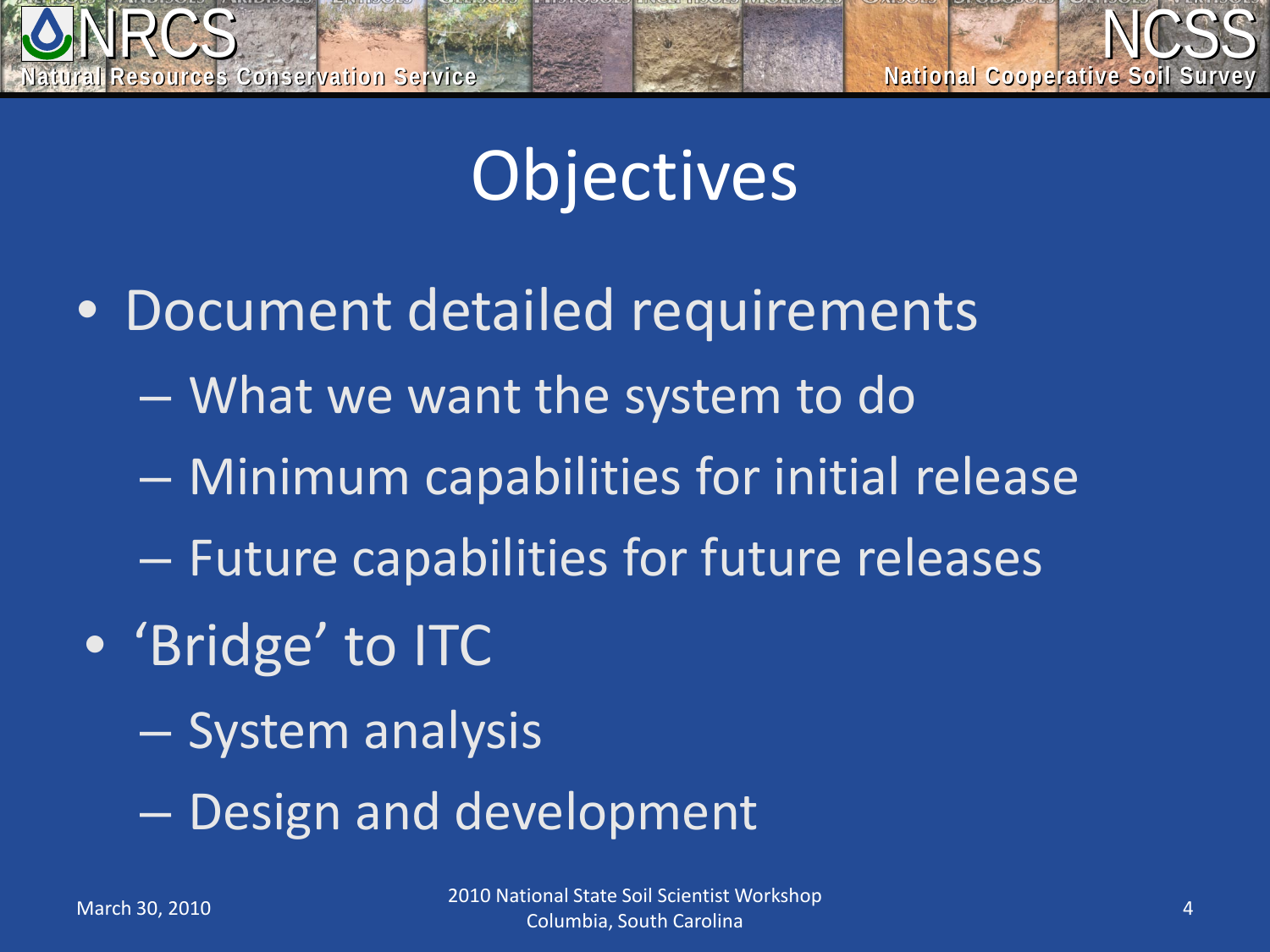

### Business Processes

- Plan and manage projects
- Do projects
- Publish new versions of SSA data – Including progressive publication
- Track progress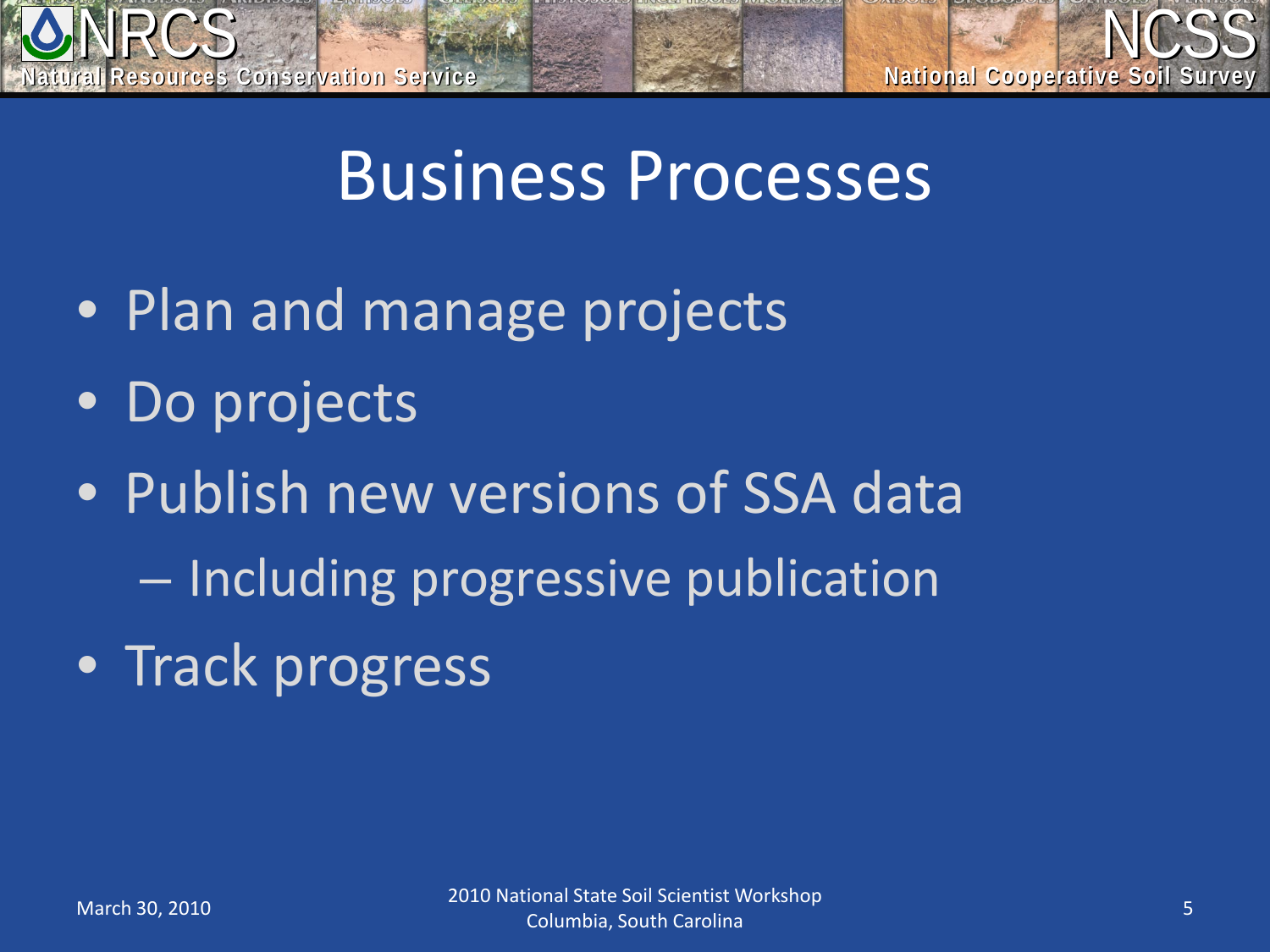

## Plan and Manage Projects

- Analyze existing data and resource conditions
- Define and setup projects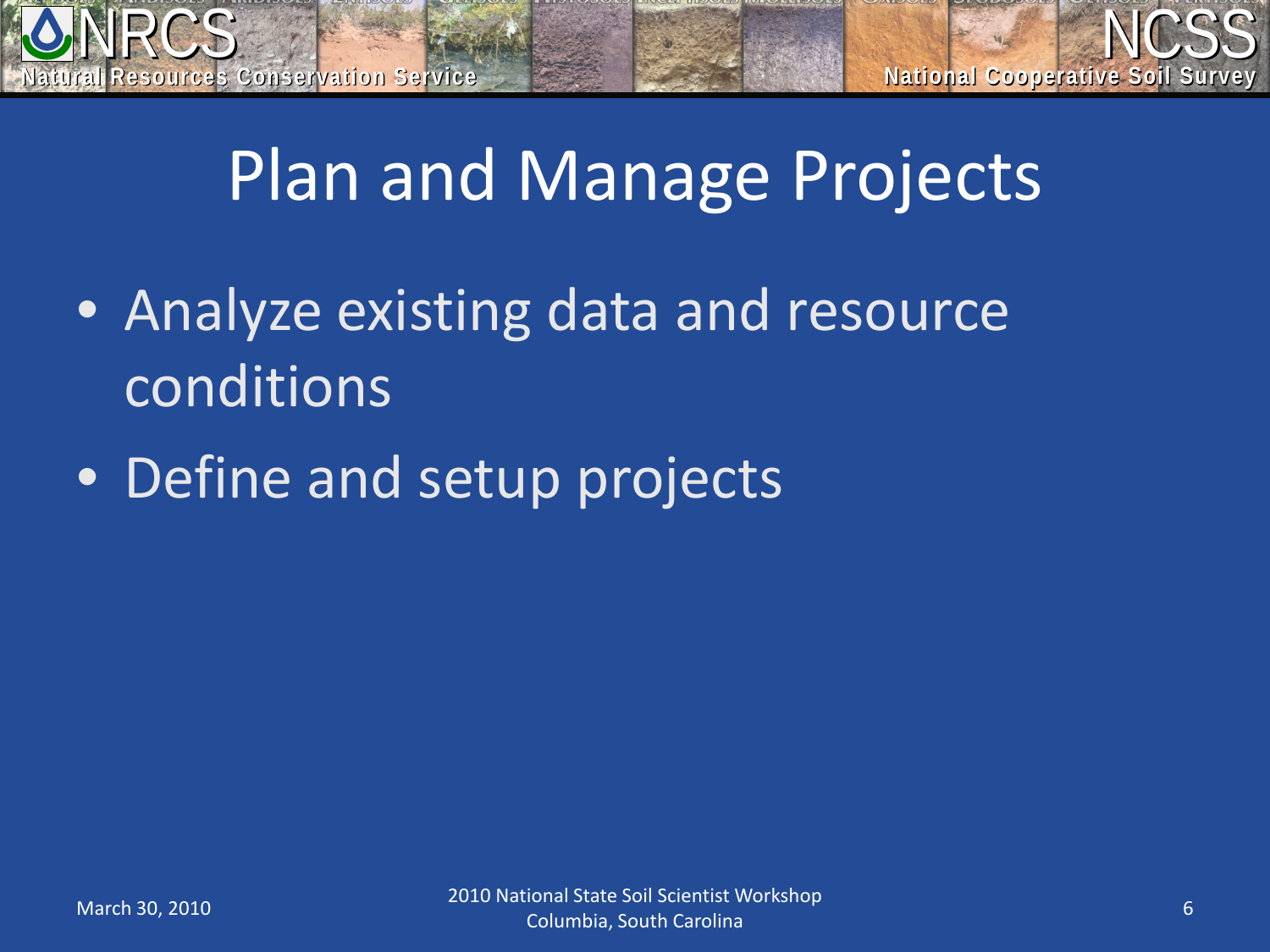

### Plan and Manage Projects

• Analysis

**Natural Resources Conservation Service Natural Resources Conservation Service**

- Capability to export transactional spatial data for area of interest
	- One-way street: data out
- Analysis environment
	- Local computer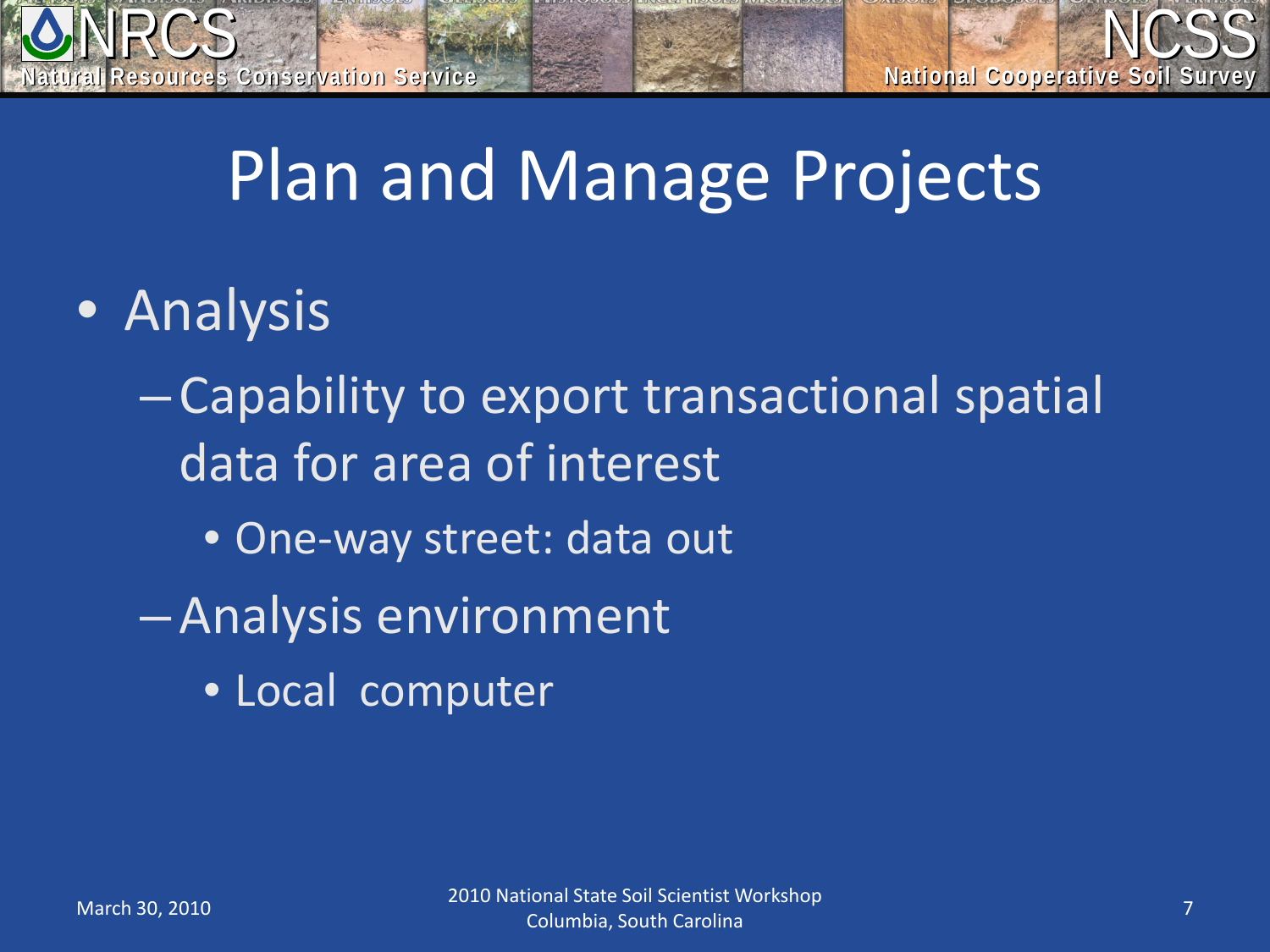

### Local Computer

### • Data

- Corresponding extent in NASIS local database
- Local ancillary data and imagery

### • Analysis tools

– ArcMap, Access, SQL Management Studio, special purpose NASIS export reports, etc.

– GIS and DSM models and technologies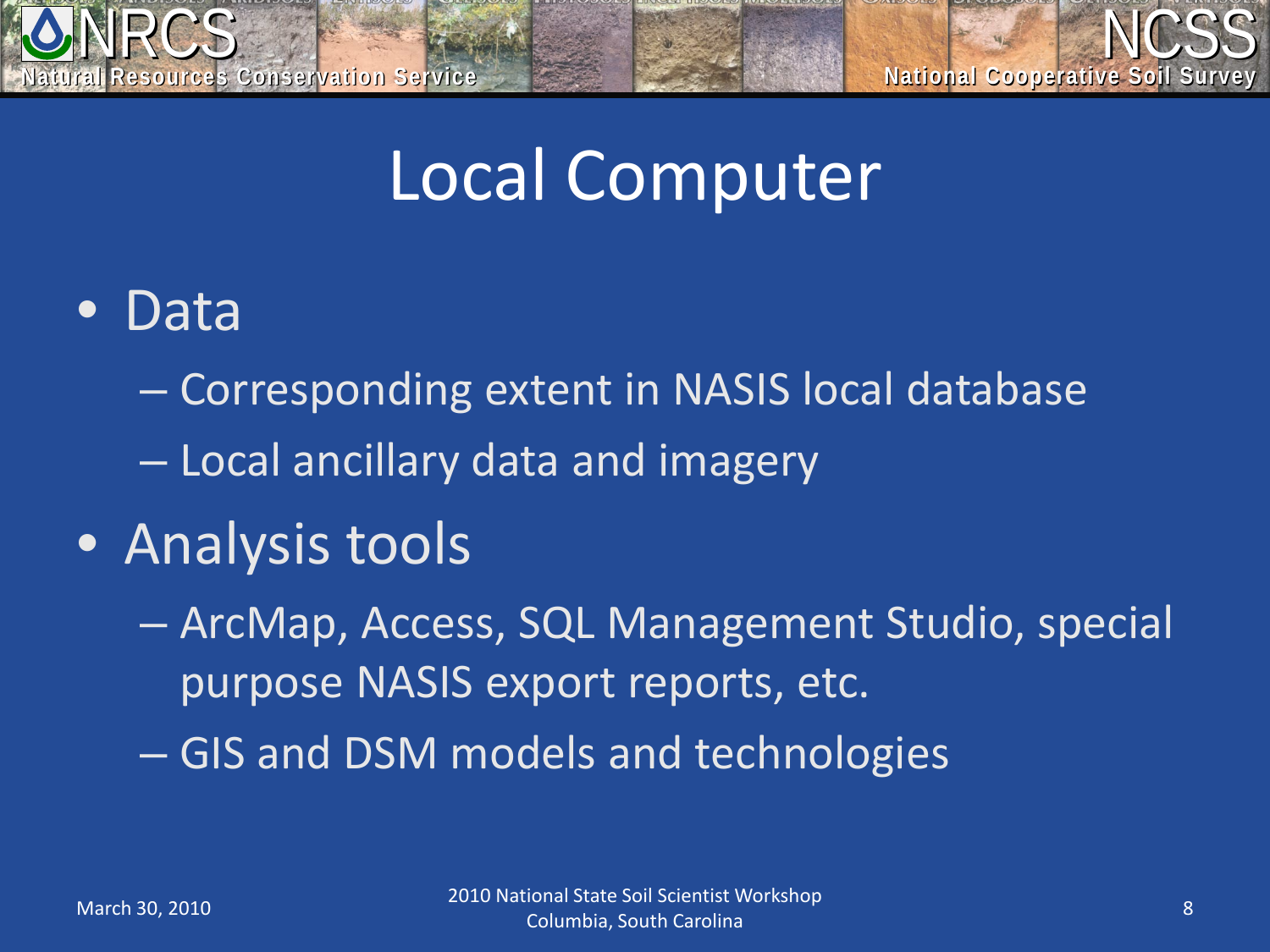

### Plan and Manage Projects

- Define and setup projects
	- Capability to digitize and store Project Areas
		- Where location and extent of project
		- Linked to project record in NASIS
	- Capability to digitize and store Work Areas within a Project Area
		- Portion of Project Area
		- Where by planning period and/or by staff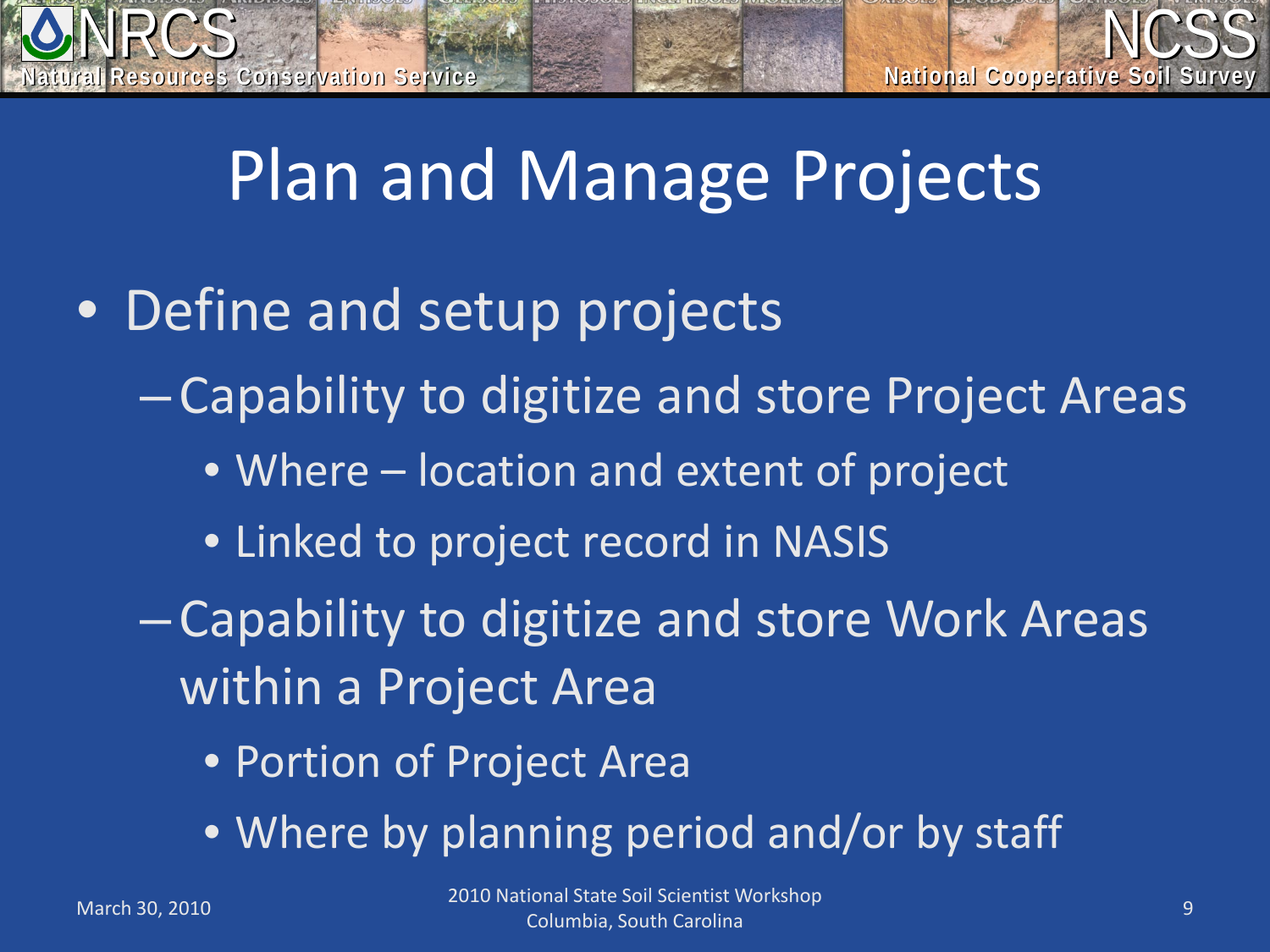

### Work Areas

- Mechanism/structure to manage edit authority to the fabric of soil map unit features
	- 'NASIS Group' with authority to check out and edit features
	- $-$  No spatial edits required  $\rightarrow$  no group assigned to Work Area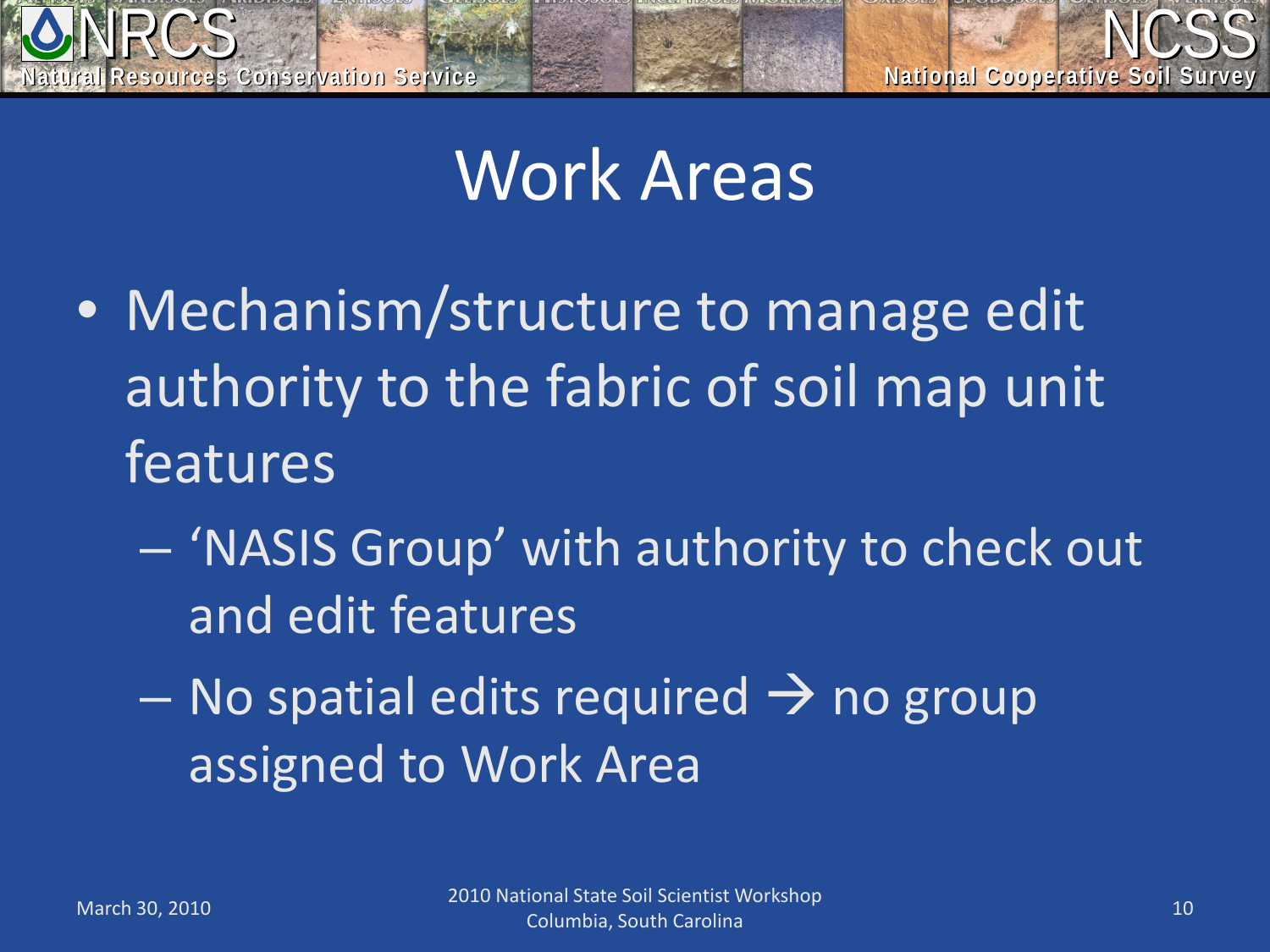

**National Cooperative Soil Survey National Cooperative Soil Survey**

## Initial Soil Survey Project



March 30, 2010 2010 National State Soil Scientist Workshop nonal State Soli Scientist Workshop<br>Columbia, South Carolina 11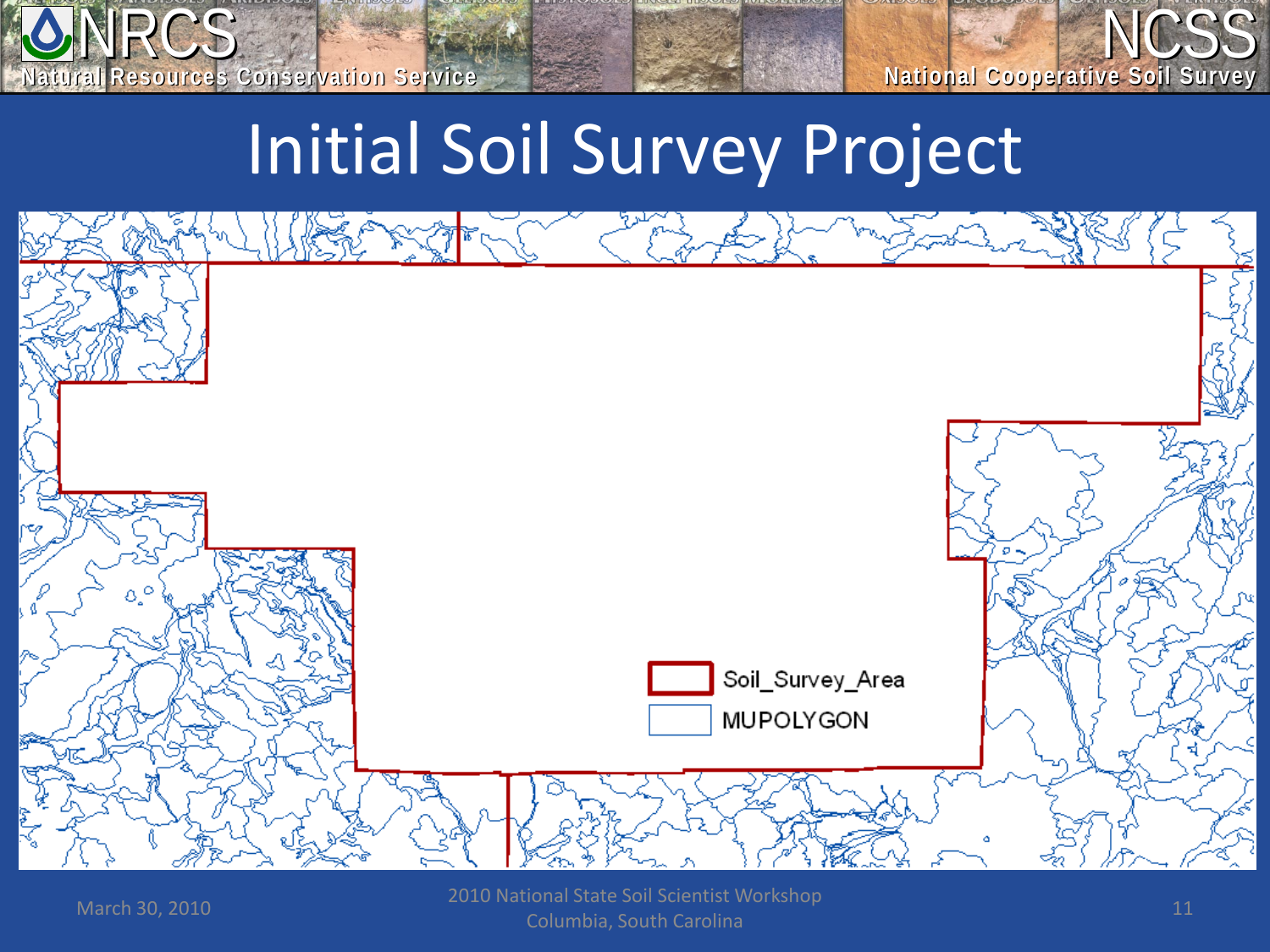



nonal State Soli Scientist Workshop<br>Columbia, South Carolina 12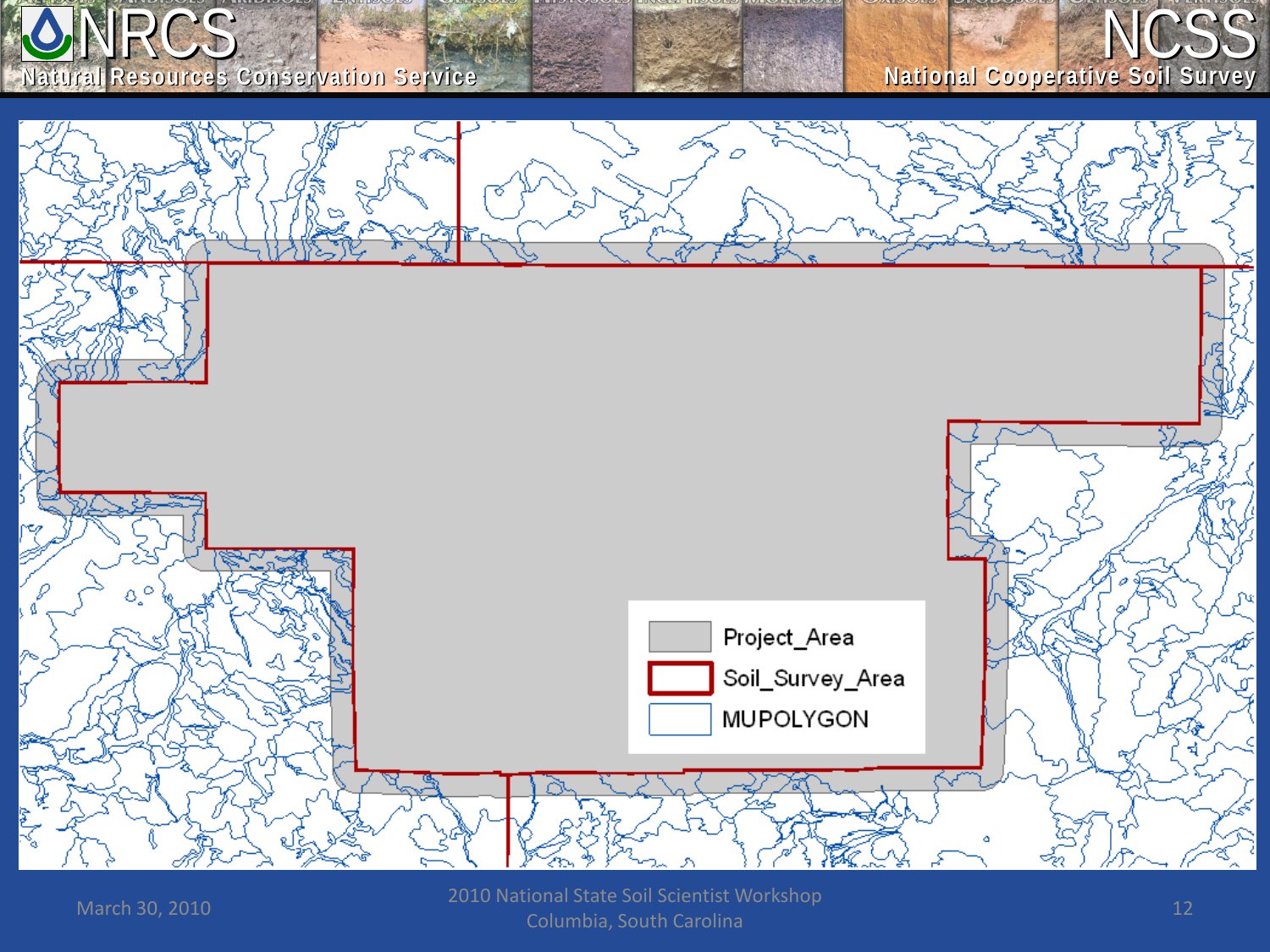



Columbia, South Carolina <sup>13</sup>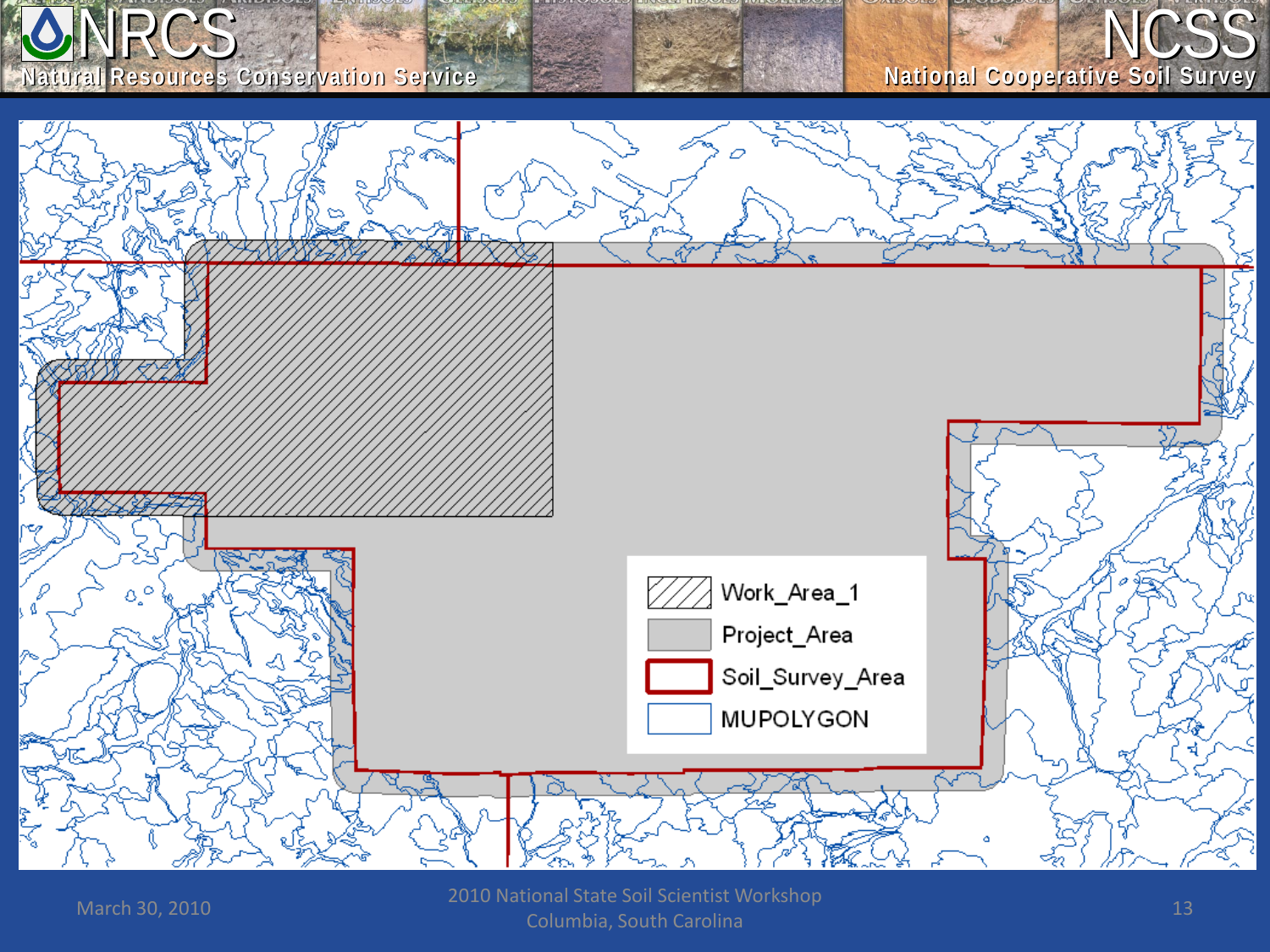



Columbia, South Carolina <sup>14</sup>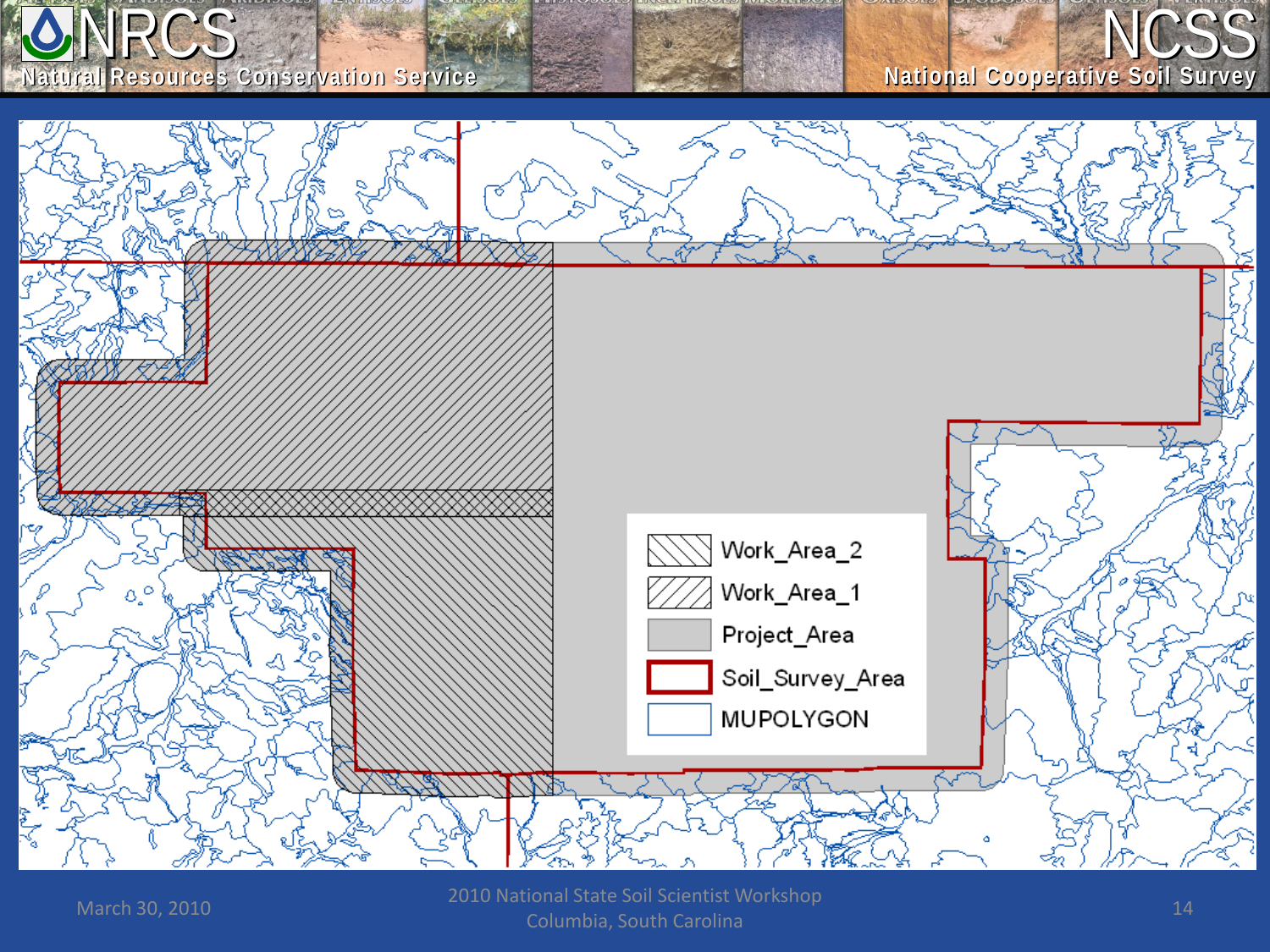# Update Soil Survey Project



**Natural Resources Conservation Service Natural Resources Conservation Service**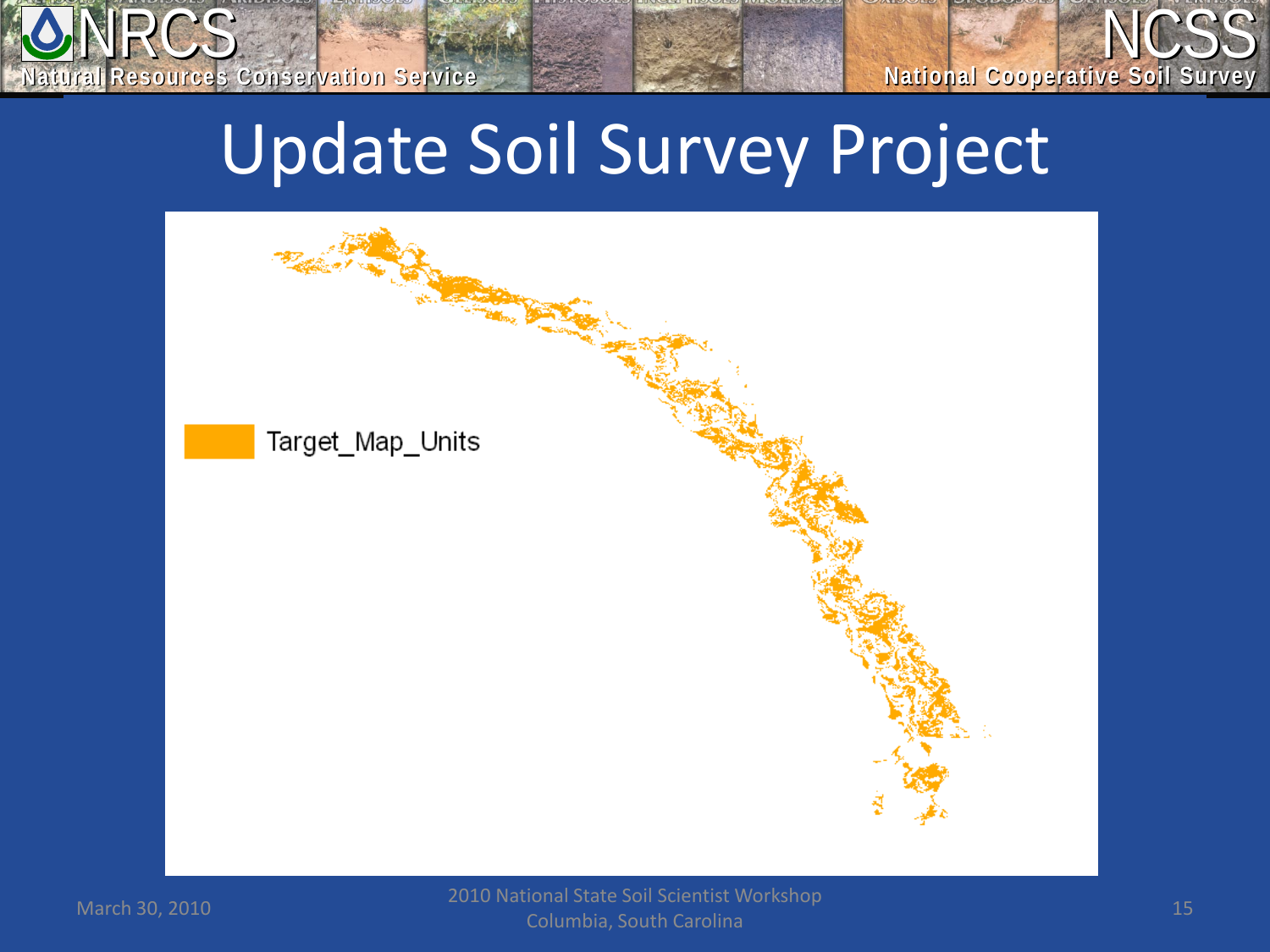

#### **National Cooperative Soil Survey National Cooperative Soil Survey**

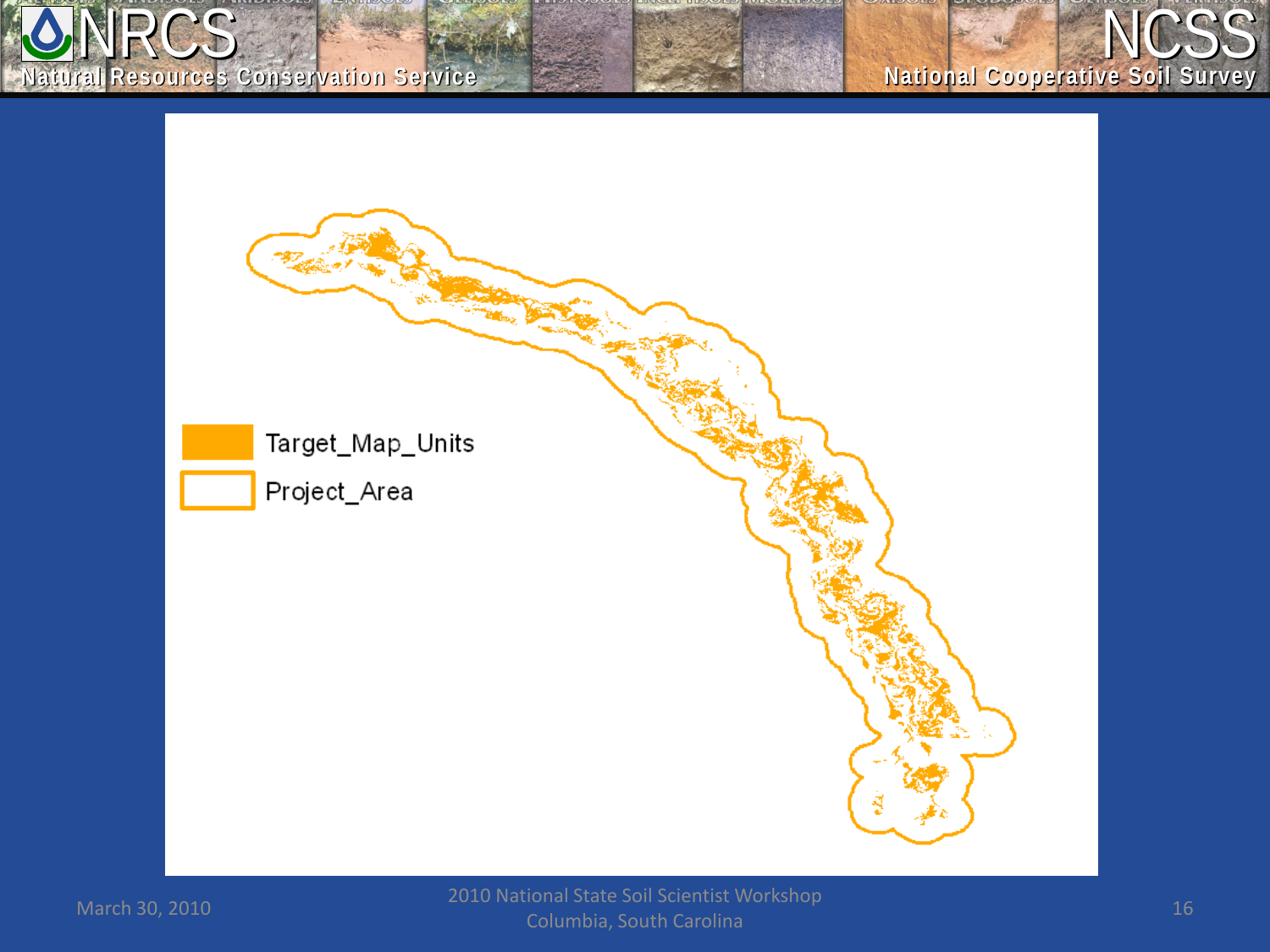

#### **National Cooperative Soil Survey National Cooperative Soil Survey**



Columbia, South Carolina <sup>17</sup>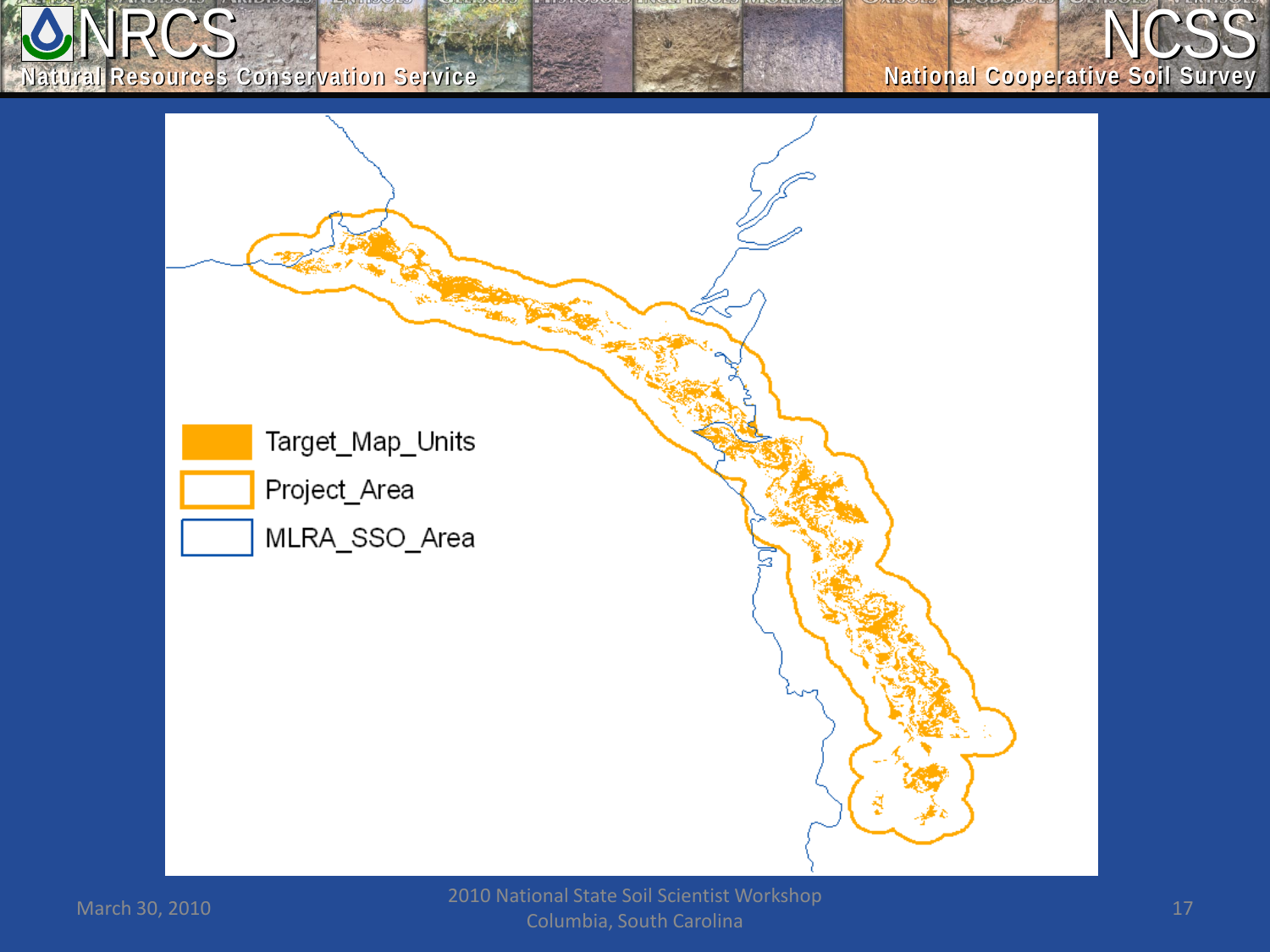NRCS NCSS **Natural Resources Conservation Service Natural Resources Conservation Service**

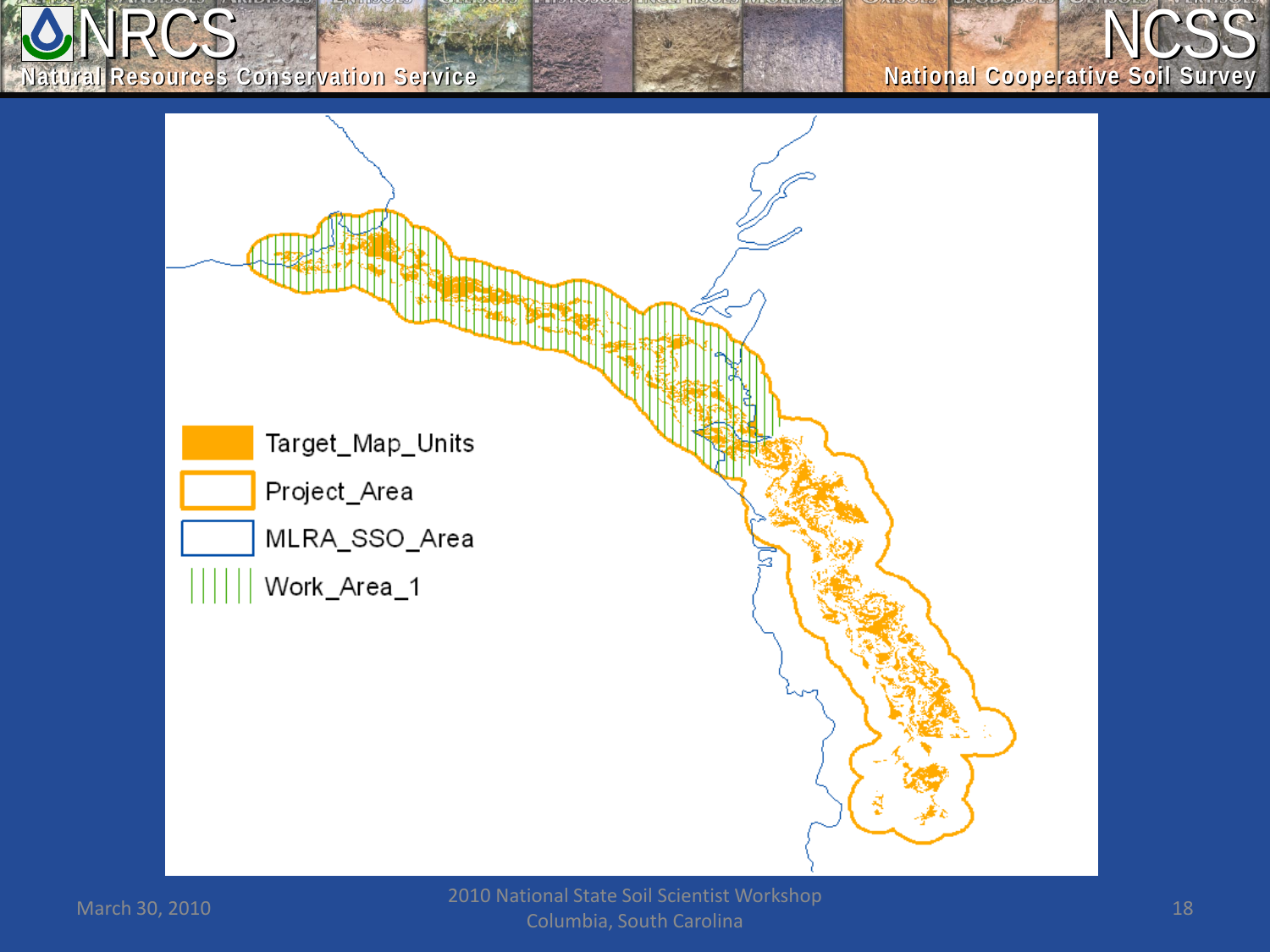NRCS NCSS **Natural Resources Conservation Service Natural Resources Conservation Service**

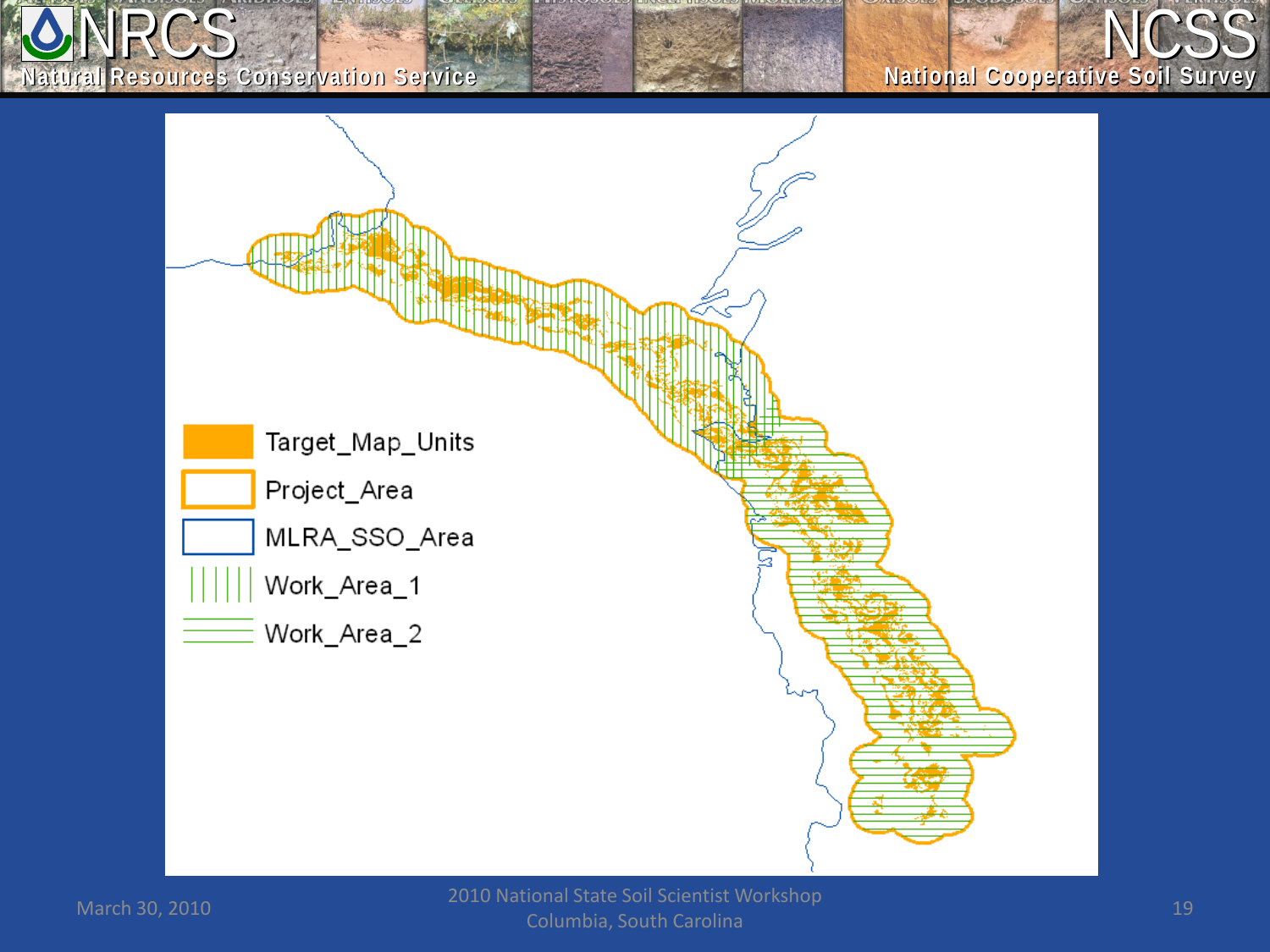

#### **National Cooperative Soil Survey National Cooperative Soil Survey**

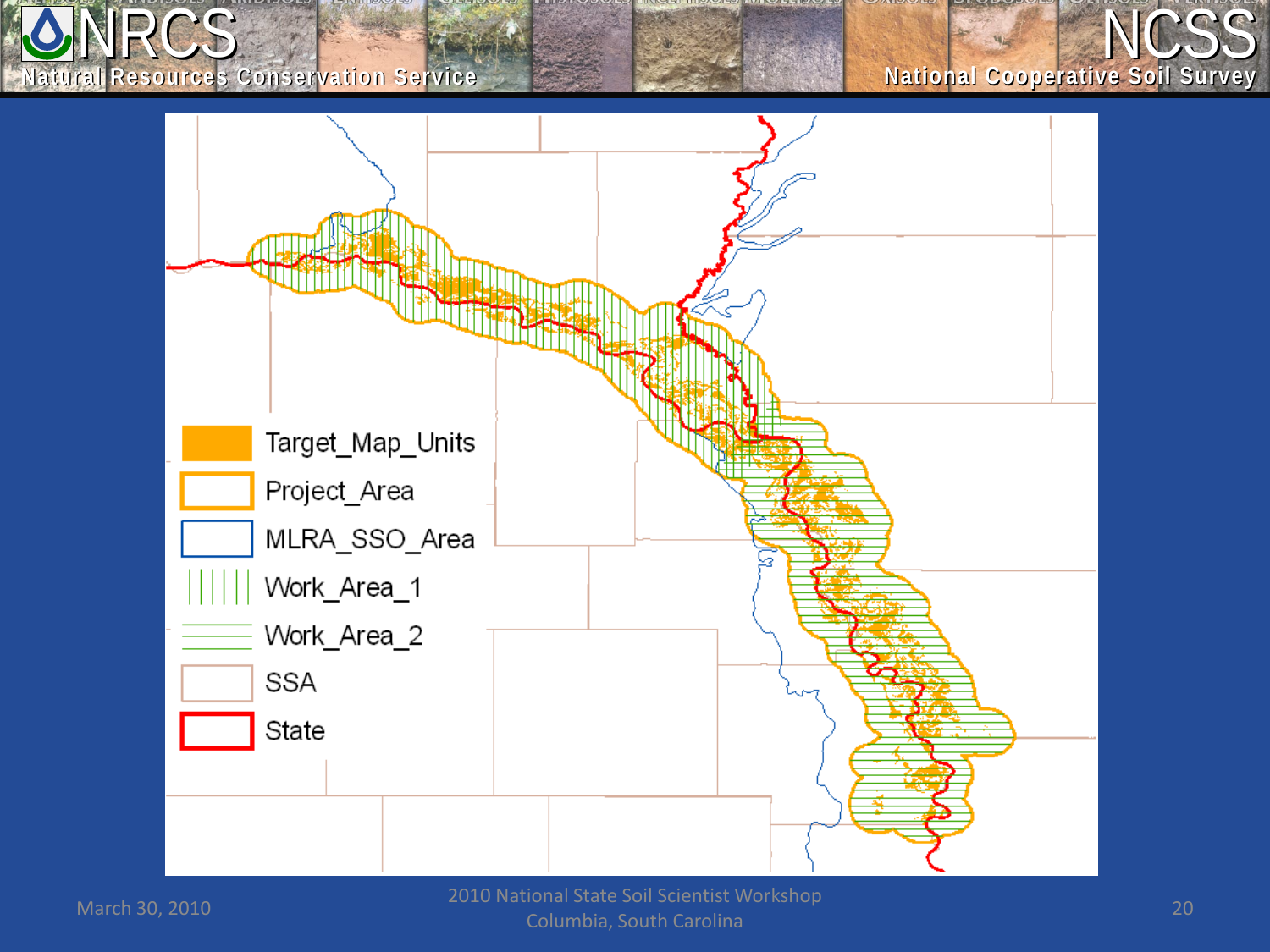

### Project Area and Work Areas

- Track progress spatially
- Requirement of Soil Survey Schedule Analysis Team
	- "...designate on a map where activities … occur. It is preferred that this be a national coverage so that progress can be summarized more efficiently."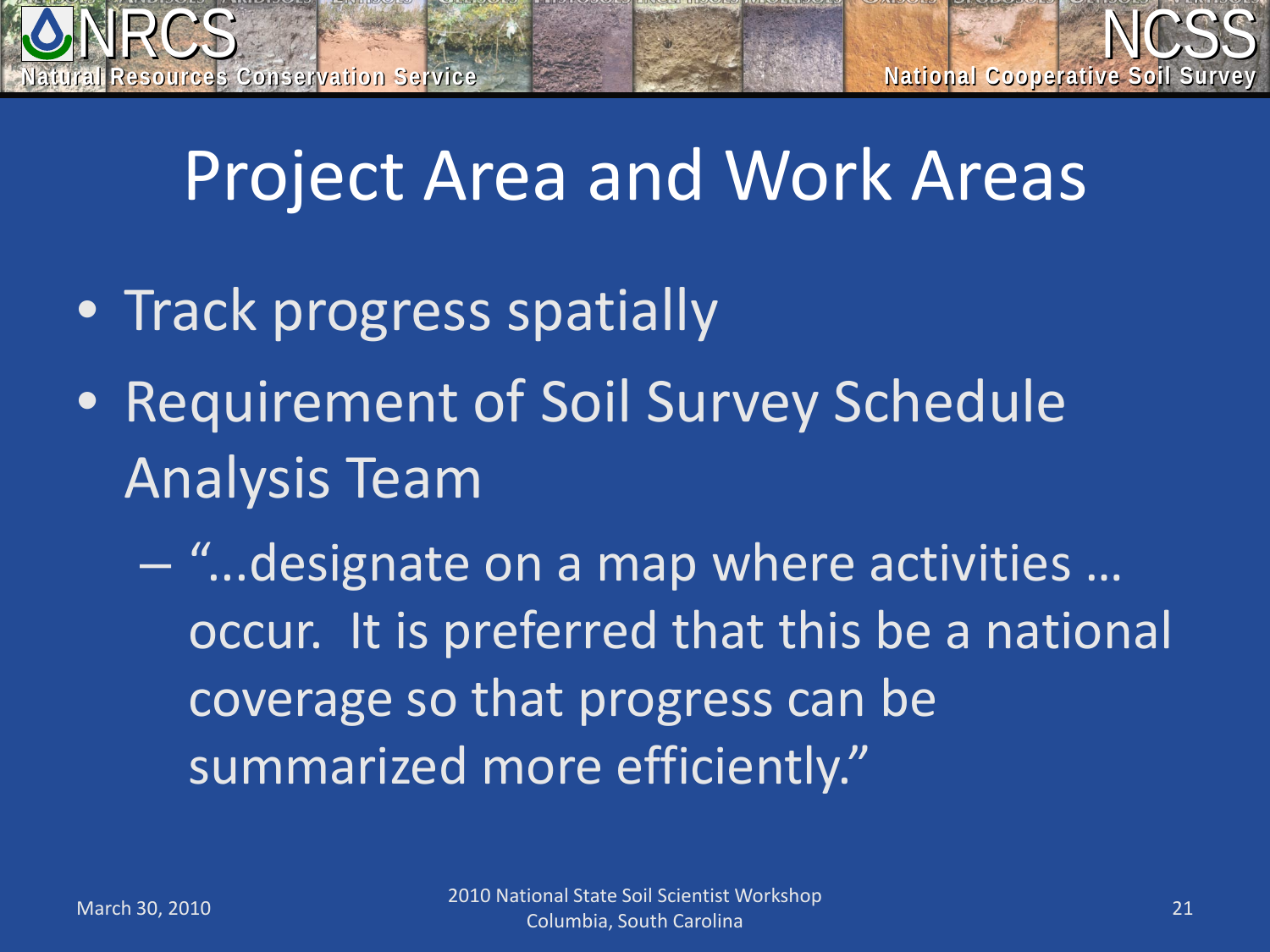# STATUS of Map Unit Features

• Track progress spatially

**Natural Resources Conservation Service Natural Resources Conservation Service**

- Map unit feature level attribute
	- Track progress throughout the project and publication workflow
	- Trigger QC, QA, and publication processes
	- Identify publication-ready features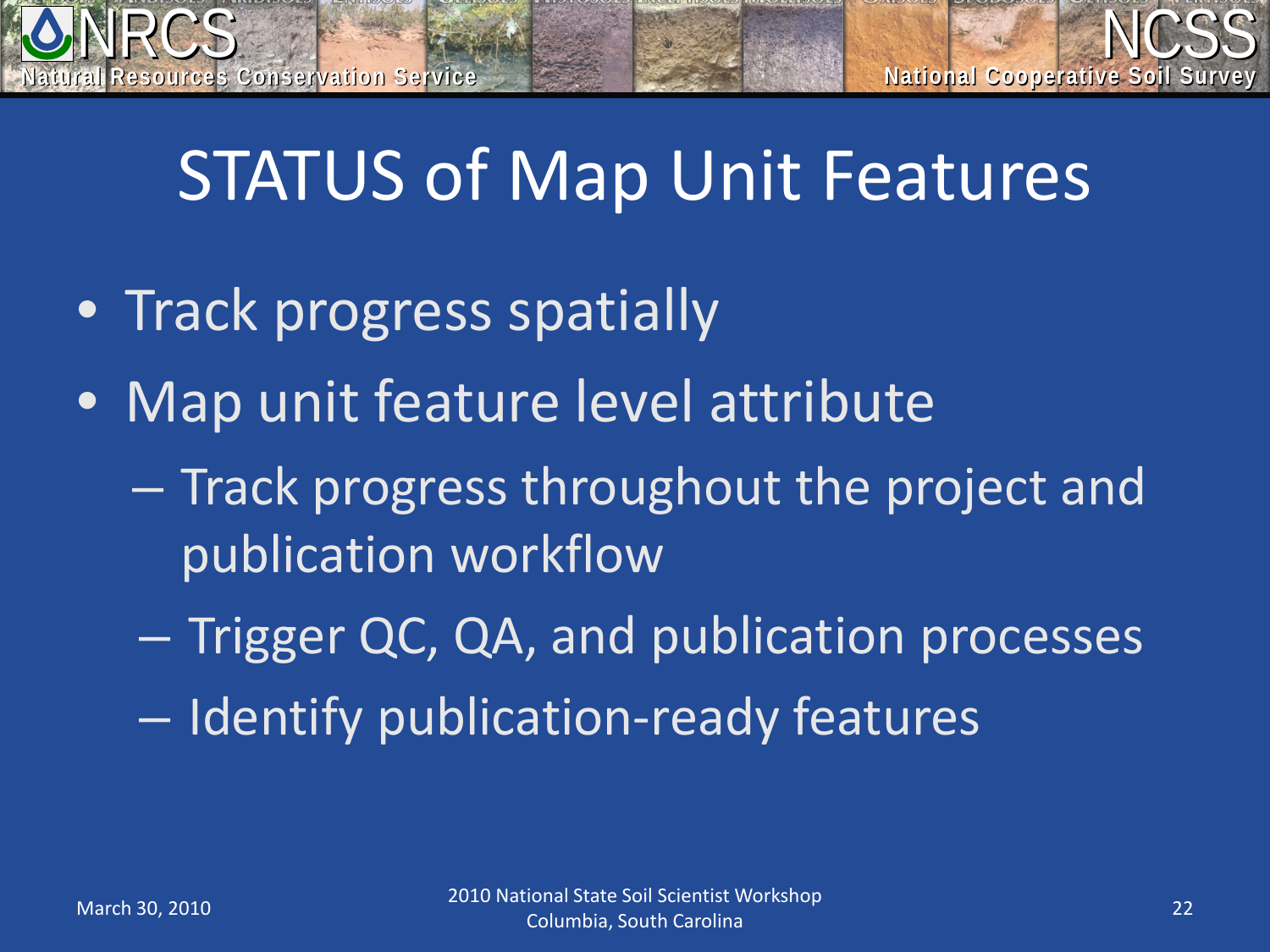

### STATUS – Initial State

- UNMAP not mapped
- NODIG mapped but no digital spatial data – Current SDM 'tabular-only'
- PUB published mapping
	- Current SDM 'tabular and spatial'
- DRAFT current transactional data under development in SSOs and POs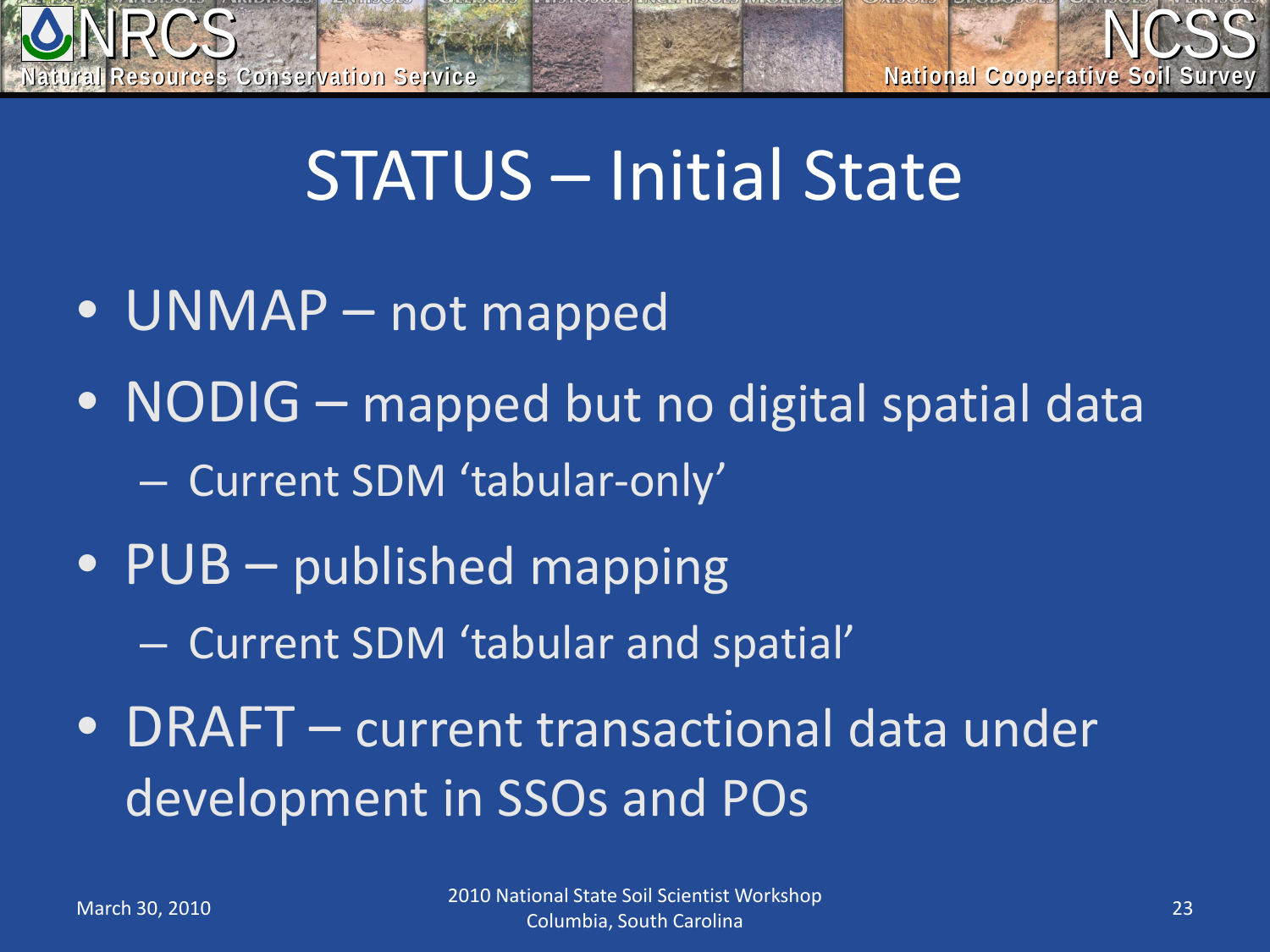

# STATUS – Initial Soil Survey

 $\rightarrow$  UNMAP  $\rightarrow$  PREMAP DRAFT (*linked to NASIS map unit*) **└ QC\_READY (***QC\_REJECT***)**  QA\_READY (*QA\_REJECT*) **HPUB\_READY**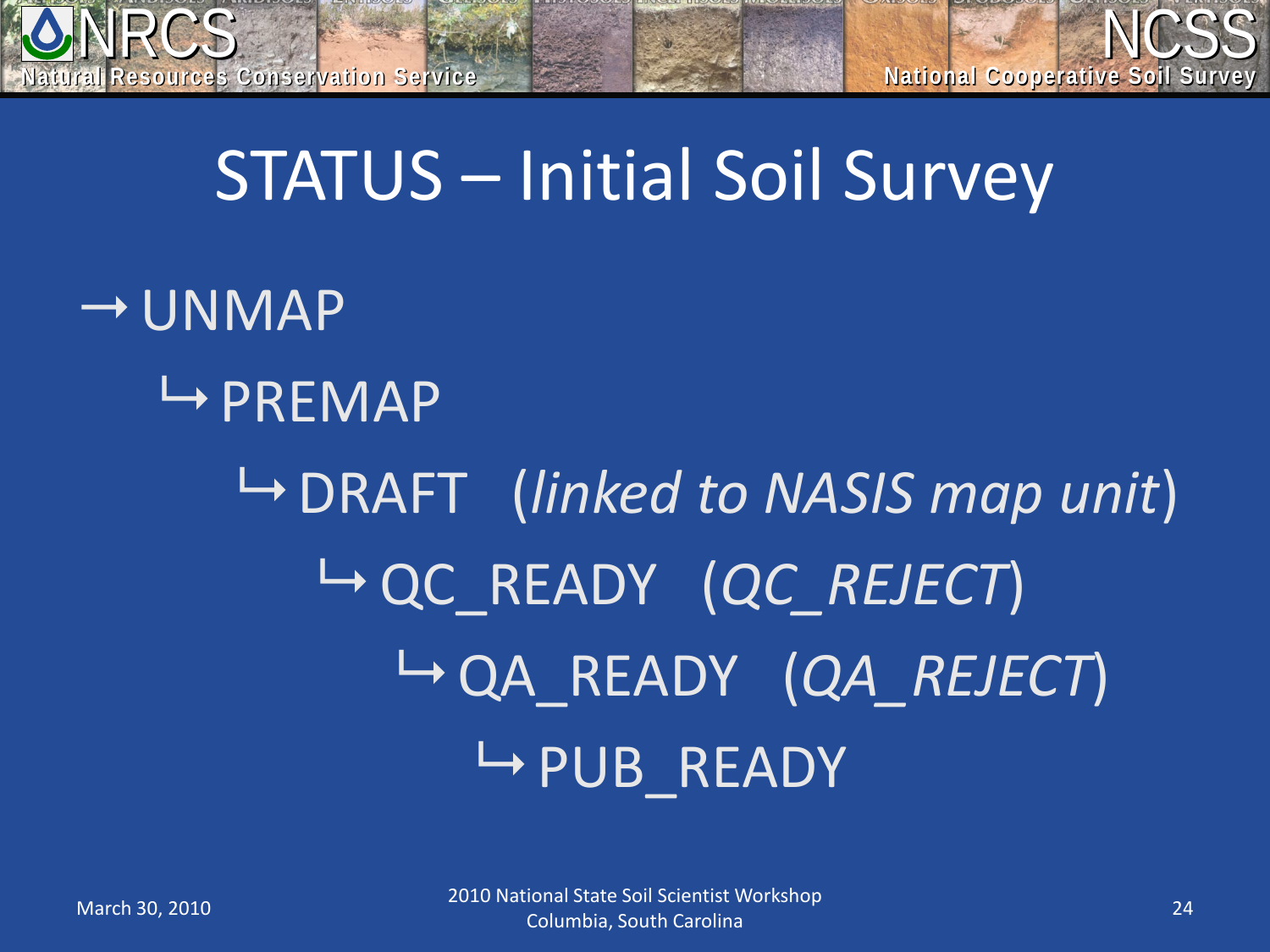

### STATUS – Update Soil Survey

 $\rightarrow$  PUB  $\rightarrow$  DRAFT QC\_READY (*QC\_REJECT*) QA\_READY (*QA\_REJECT*)  $\rightarrow$  PUB READY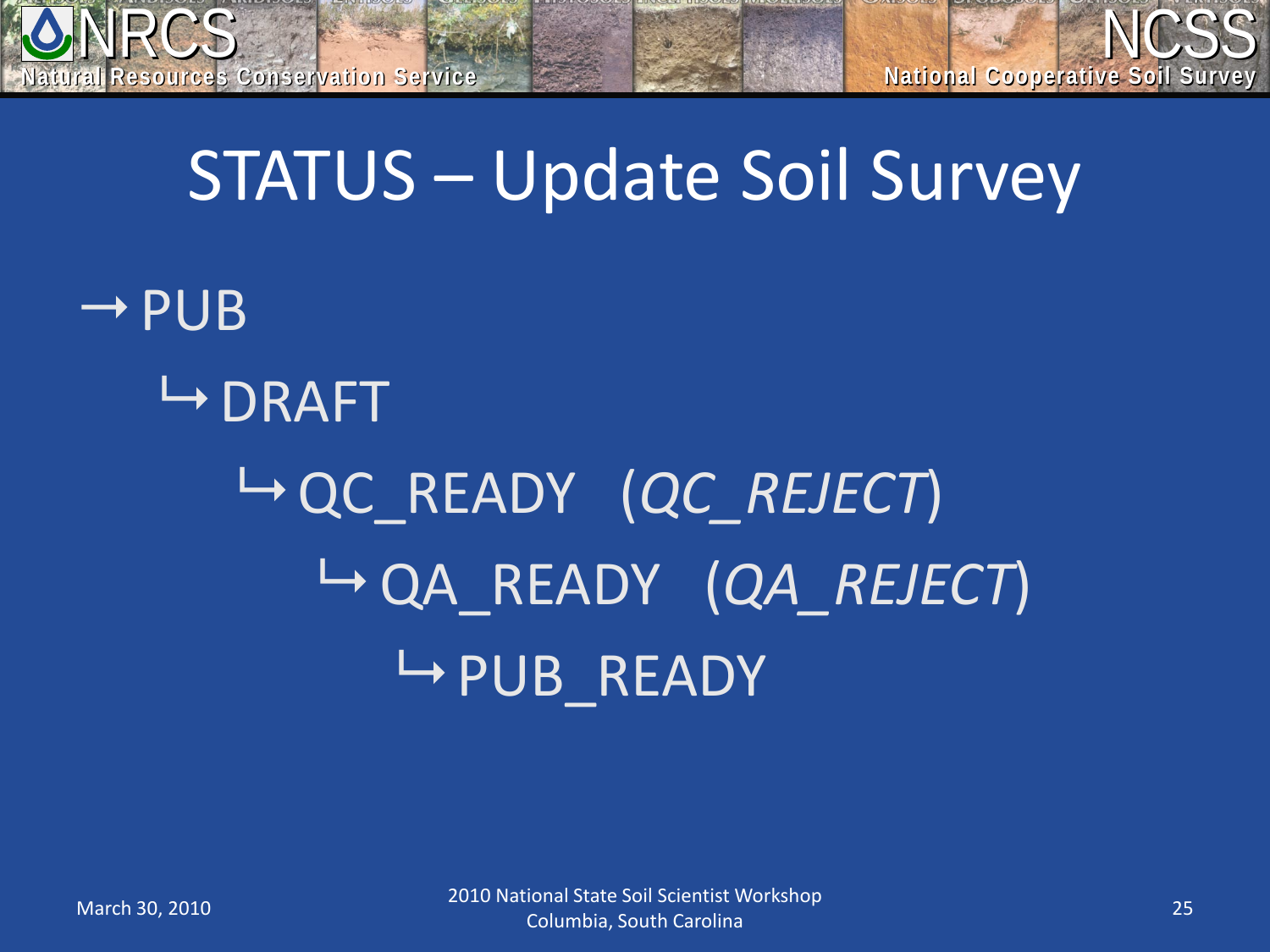

### Track Progress Spatially

- Summarize progress by STATUS, Work Area, and Project Area
	- By planning period and/or staff
- Summarize progress by STATUS and SSA, State, MO, or other area types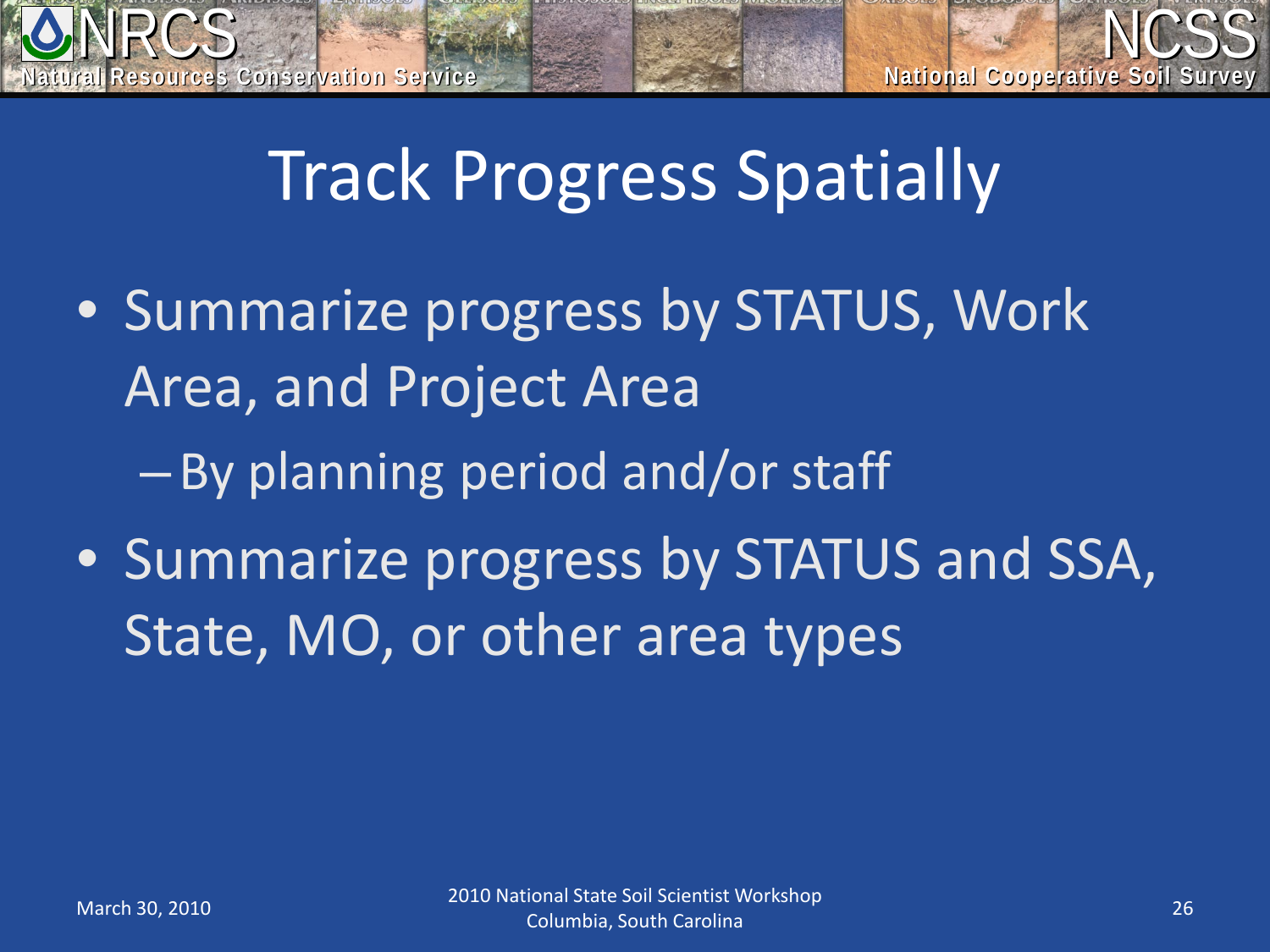

# Do Projects

- Create/update/replace spatial data
- QC/QA
- Communicate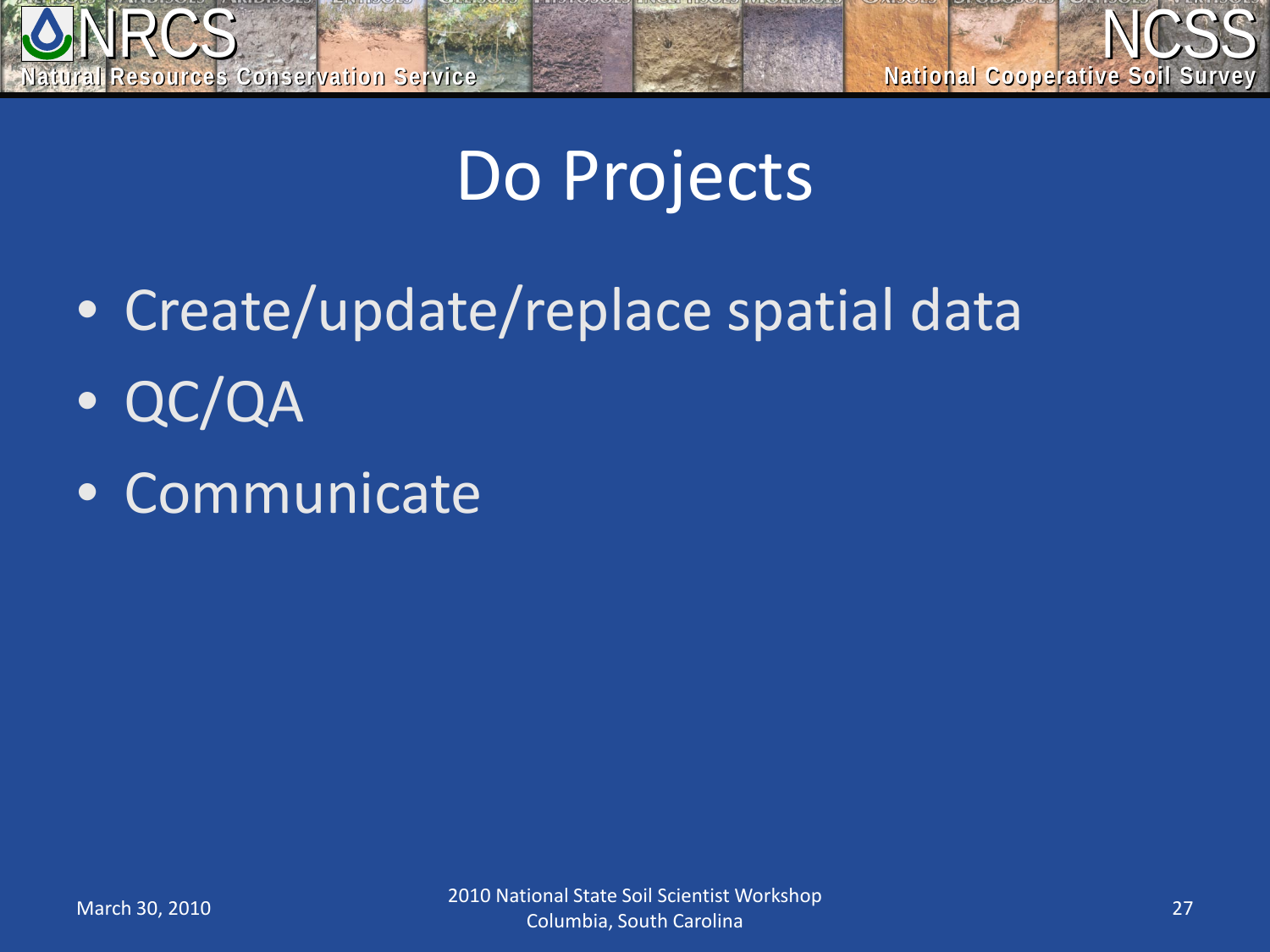

# Create/Edit/Replace Spatial Data

• Authority?

**Natural Resources Conservation Service Natural Resources Conservation Service**

- 'NASIS Group' assigned to the Work Area
- Available ?
	- No overlapping check outs allowed
- Check Out
	- Two-way street: out, edit, check in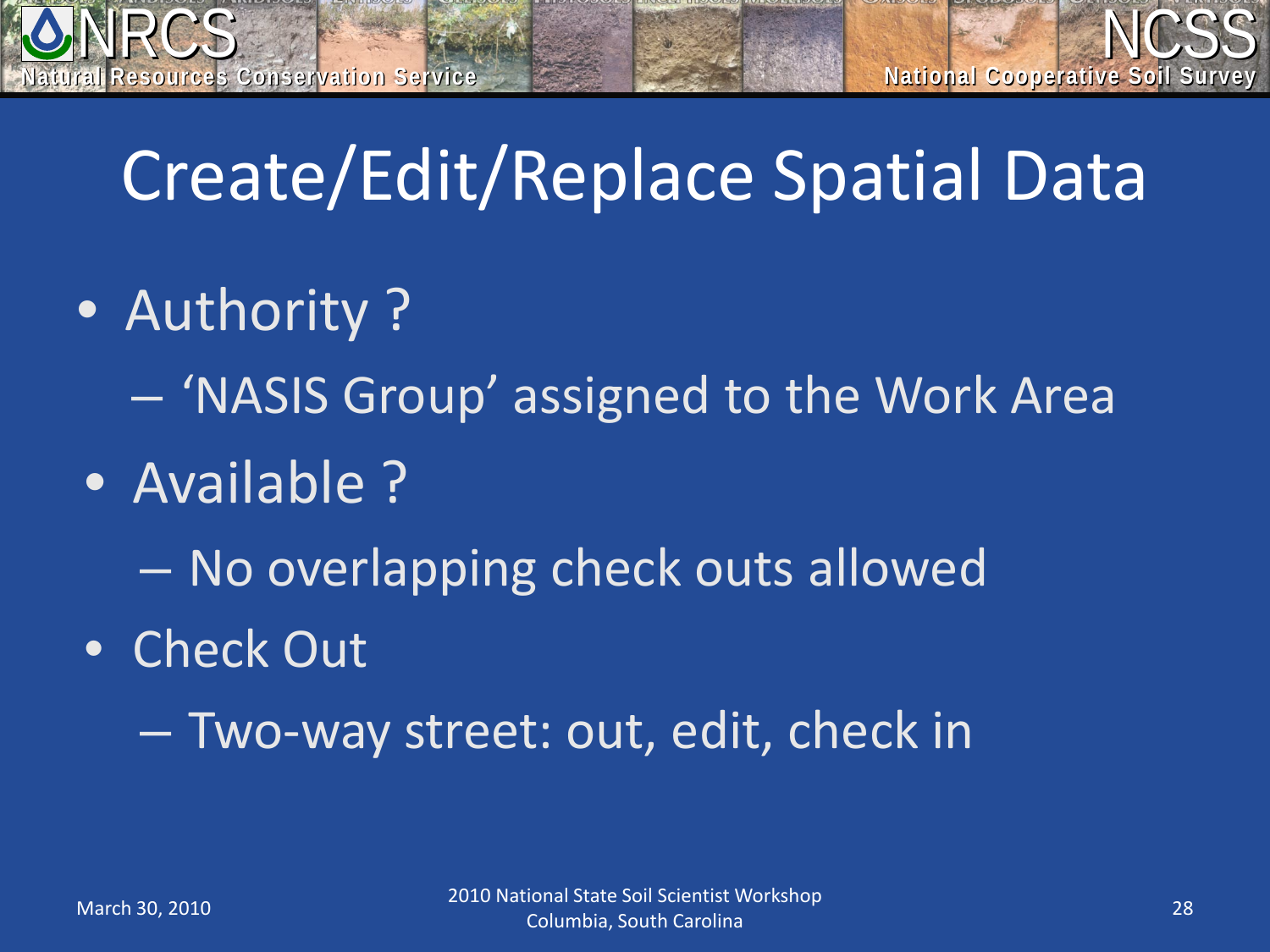

# Create/Edit/Replace Spatial Data

- Edit environment
	- ArcMap on local computer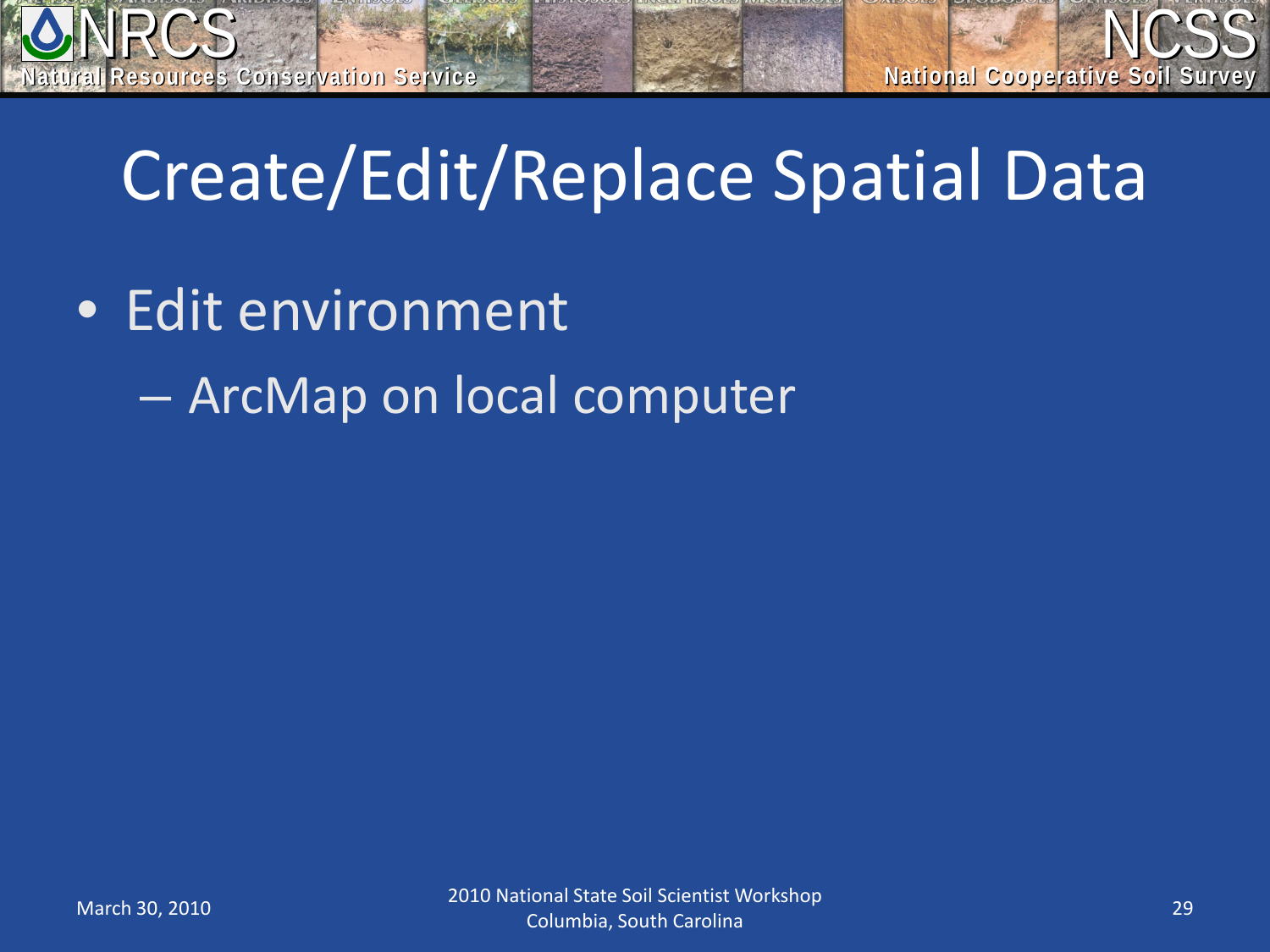

# Create/Edit/Replace Spatial Data

- Track correlation decisions spatially
	- Progressive correlation history
	- Compliment/integrate with existing NASIS correlation tracking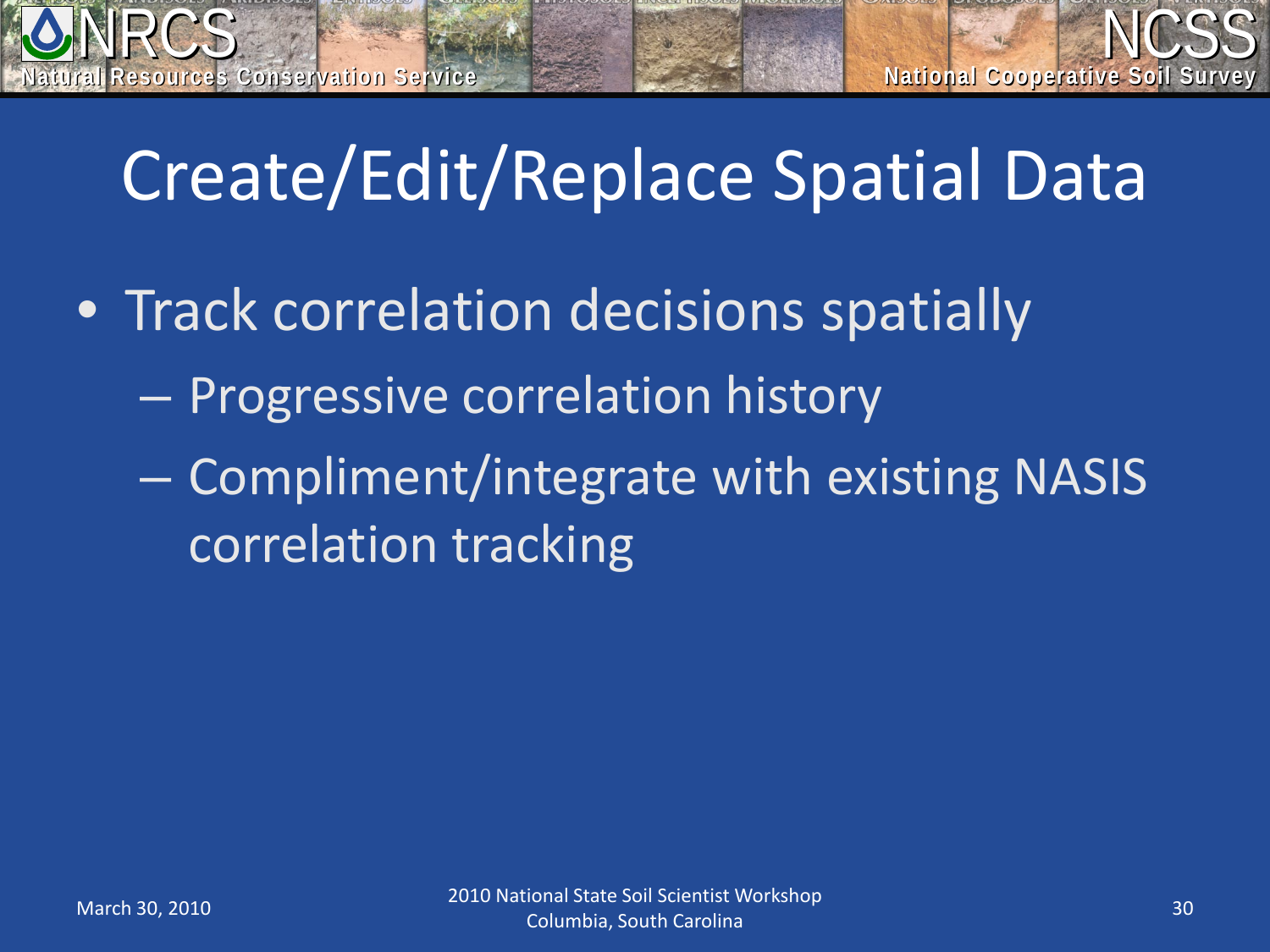

QC/QA

- Logical quality of the spatial data – Soil science
- Analysis
	- Export capability
	- Analysis environment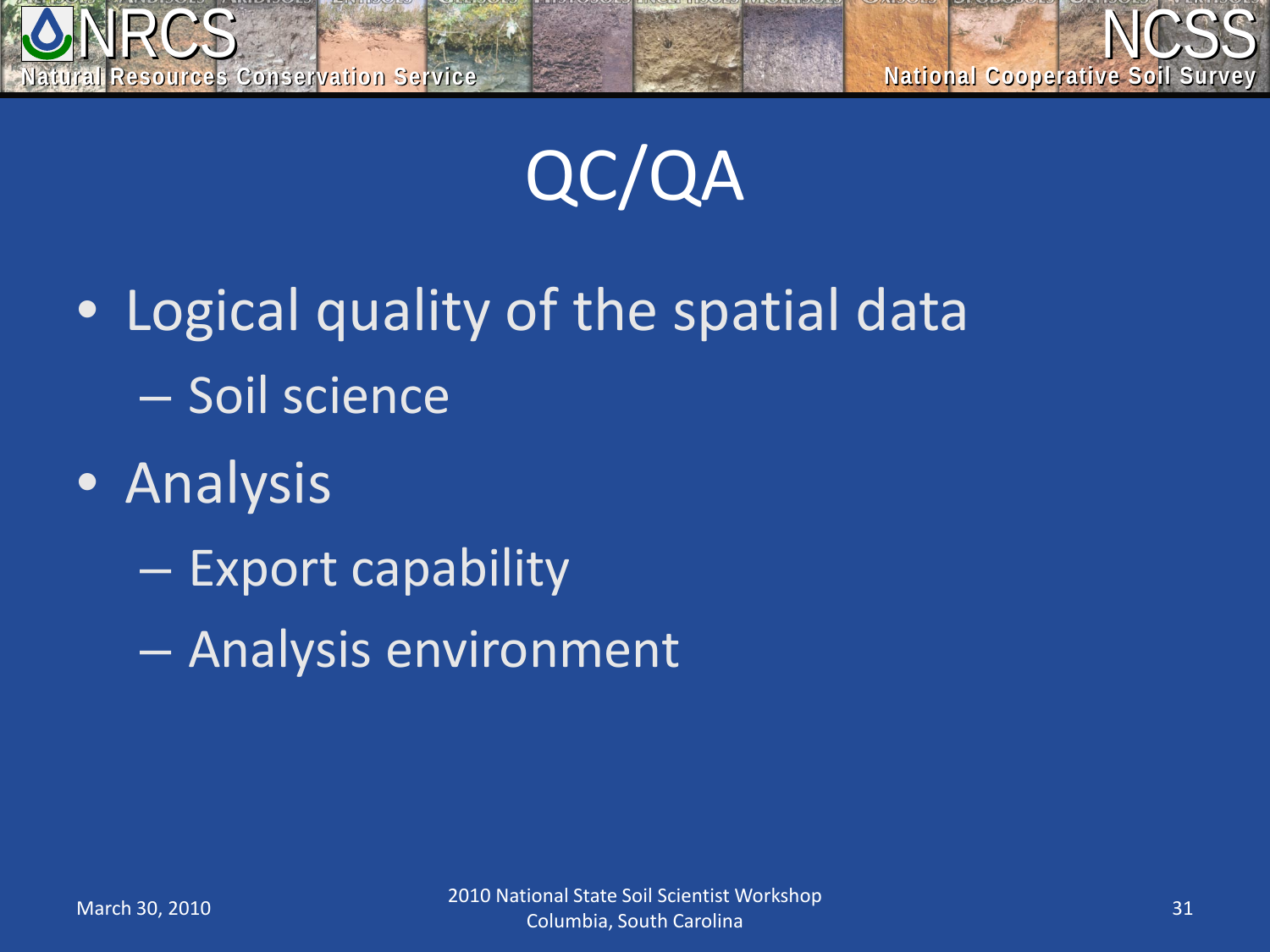

### Communicate

- Capability to record digital survey flags
	- Mapped points with categorized notes
		- Not point data
	- Communication
		- Within/between SSOs or POs
		- Between different levels of responsibility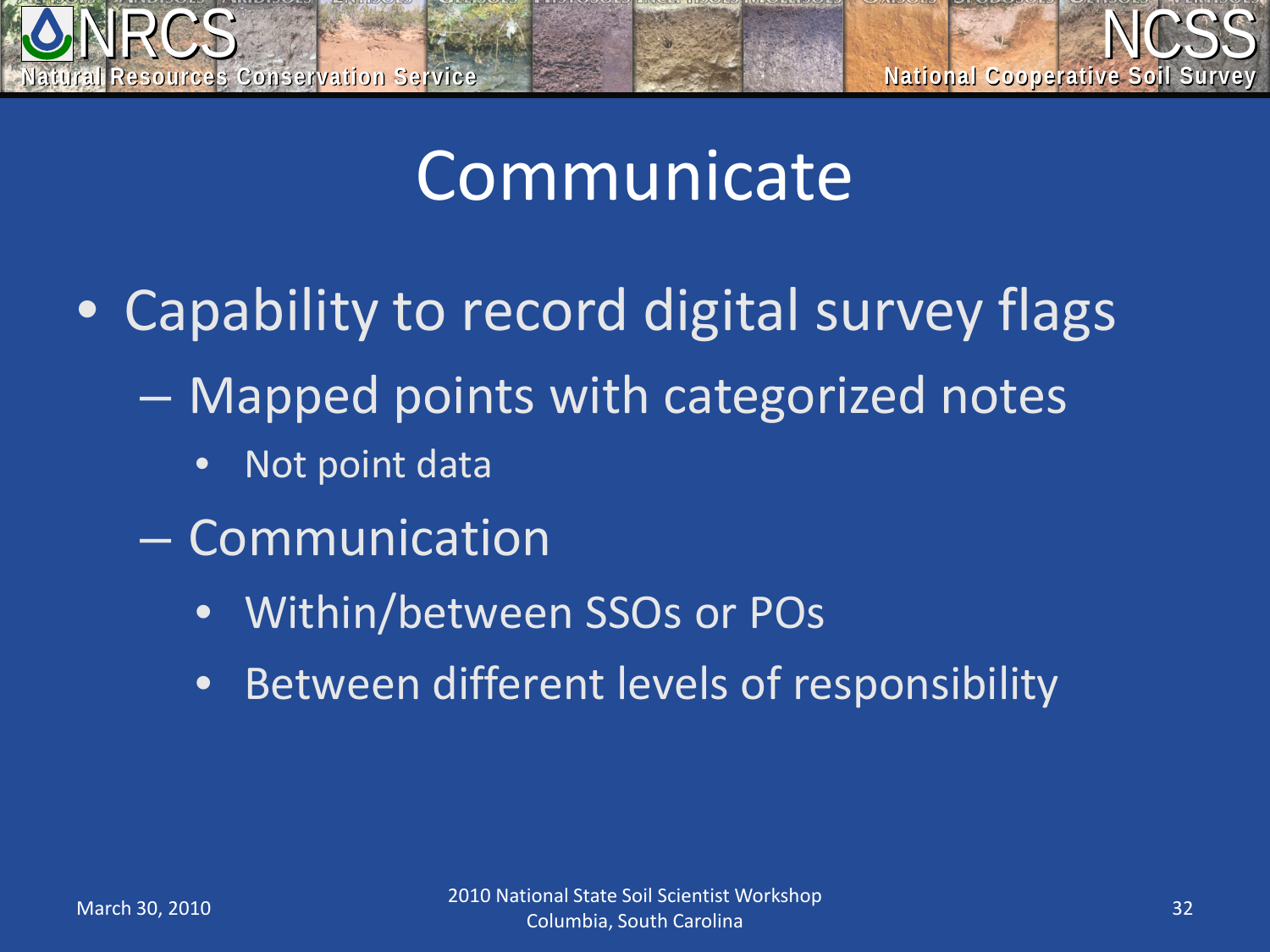

### TSS and CTA

- Capability to record digital survey flags
	- Mapping errors or issues observed during field visits
		- Digital solution to the "official field office copy" of the soil survey manuscript
	- Communication between users and makers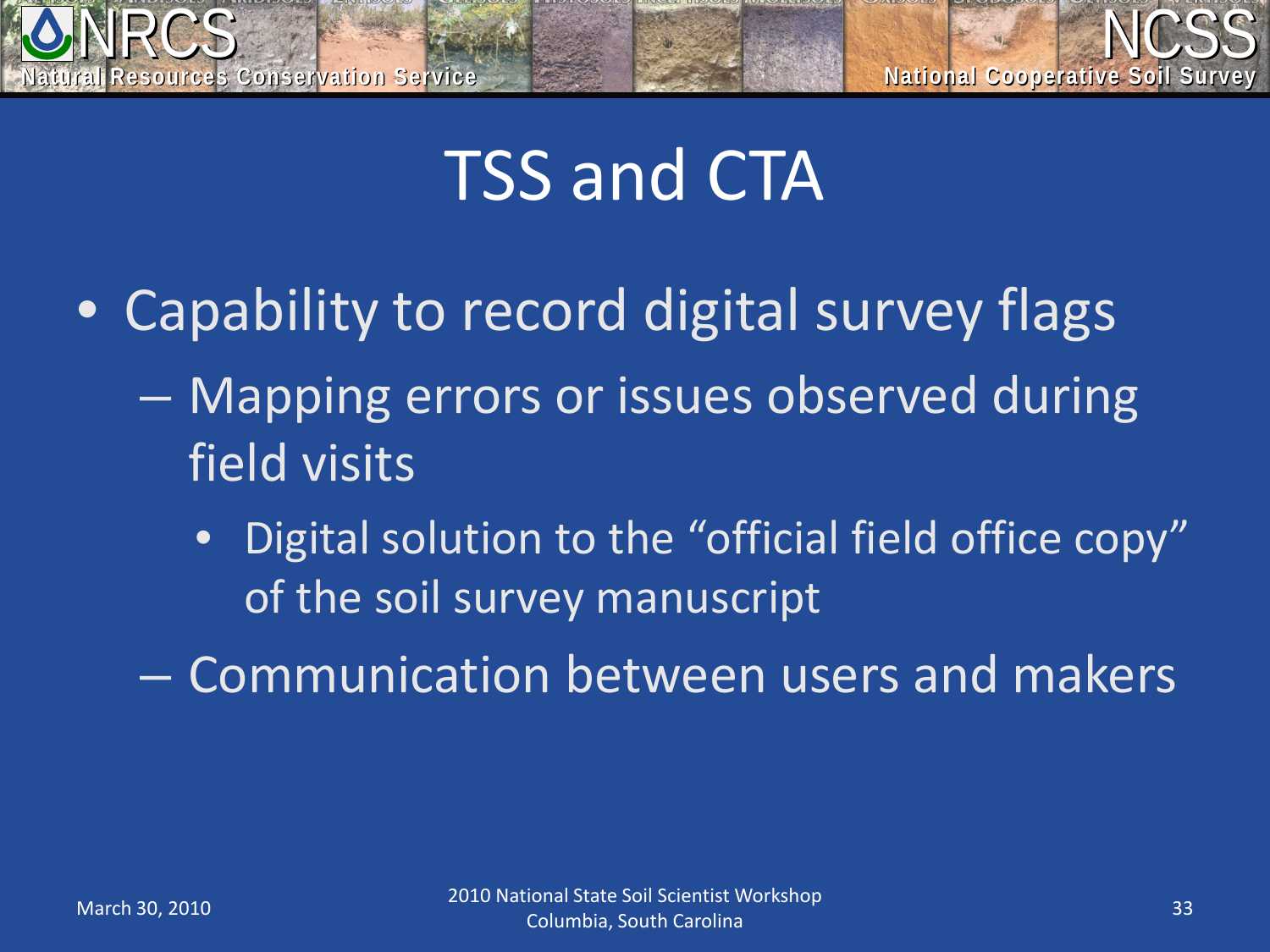

# Publish New Version of SSA Data

- QC/QA
- Publication processing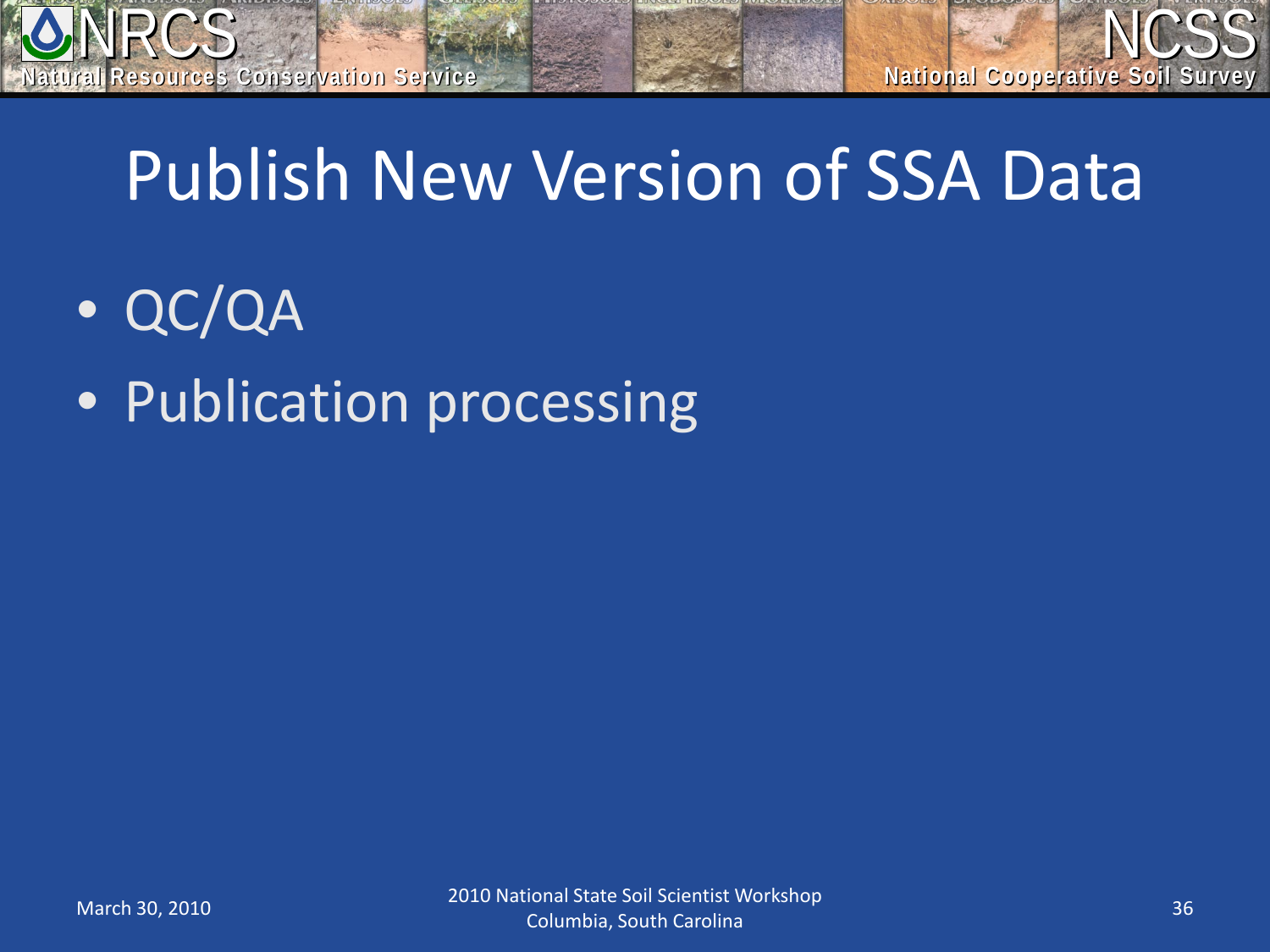

QC/QA

• Physical quality of the spatial data – Geographic science – Standards vs. guidelines • Errors and problems fixed in the transactional database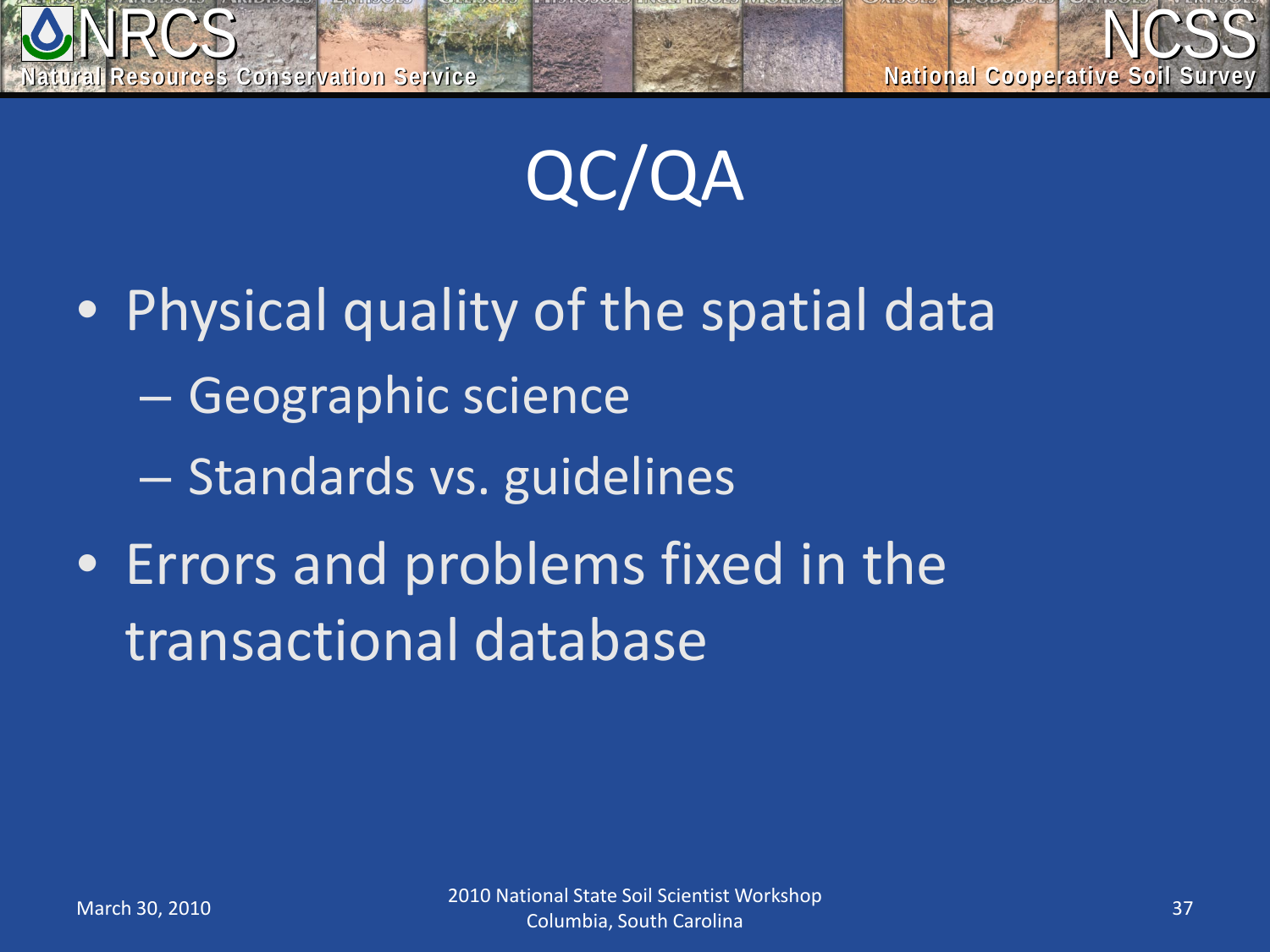

### Publication Processing

- Current DU processes and tools
- Complexities due to not all features within a SSA being at the same STATUS
	- Progressive post of initial SSA
	- Multiple update projects within a SSA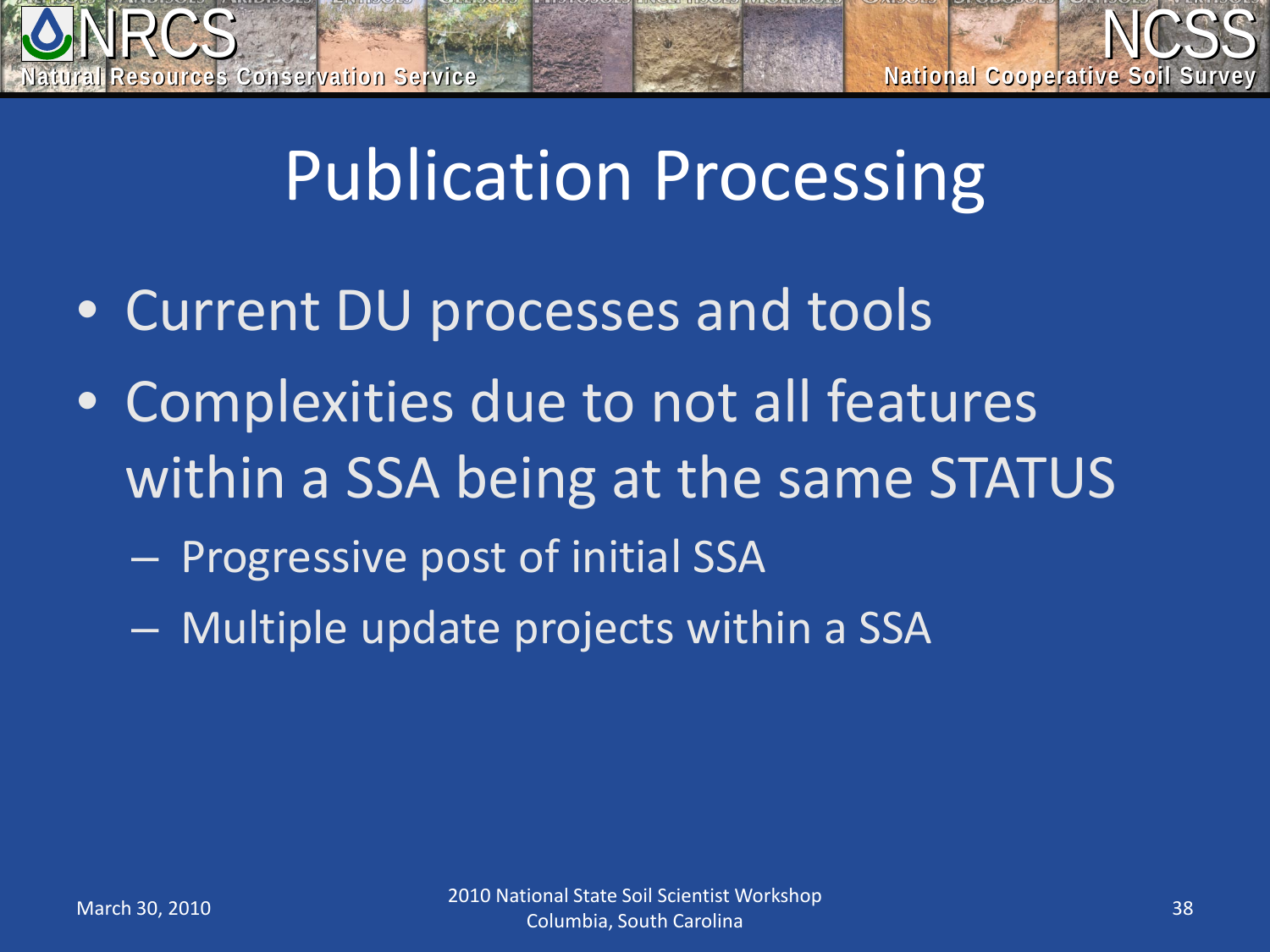

### STATUS – Post-publication

 $\rightarrow$  PUB\_READY  $\mapsto$ PUB

• Always know which transactional features represent the current published features